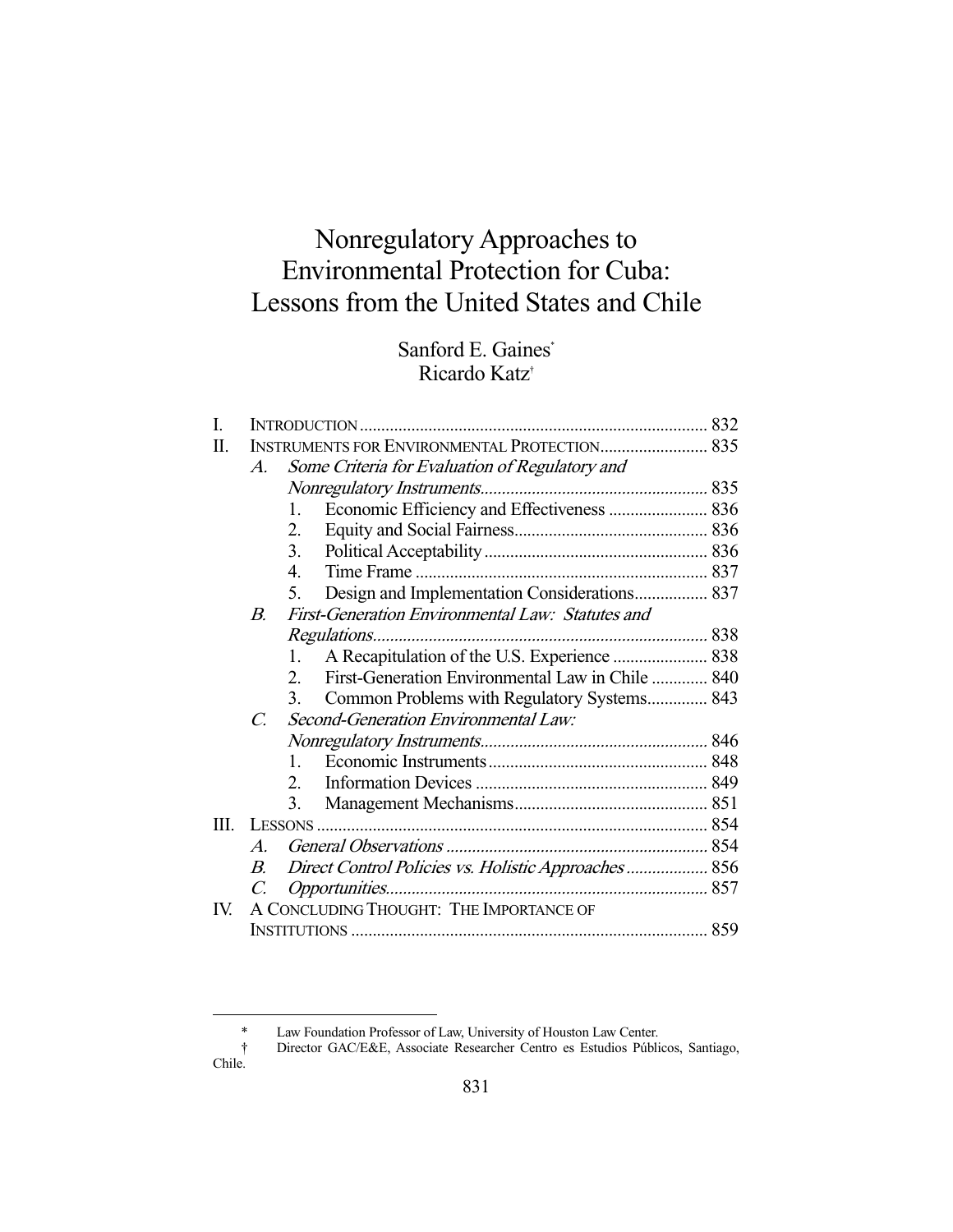#### I. INTRODUCTION

-

 The authors embarked on our exchange visit to Cuba in August 2002 with two broad purposes. One, overtly normative and prescriptive, was to see how lessons learned during the past thirty-five years of environmental protection efforts in the United States and Chile might be applied to improve environmental law and environmental conditions in Cuba. The other, more reflexive but still normative, was to try to understand the unique characteristics of the economic, social, and political experience of post-revolutionary Cuba and to learn from Cuba's own environmental law development what works, might work, or does not work for environmental protection and restoration, particularly in developing countries.

 At the very start, we want to be perfectly clear about our approach to both purposes, particularly the first one. It is tempting to come into a country and say, "In my country we did it like this." We do not want to condescend in this way, particularly when most of our experience comes from countries with market economies. Most emphatically, we do not pretend to judge Cuba's performance or the premises of its approach to environmental law and policy. After all, no country—developed or developing, free-market or centrally planned—has fully responded to the multiple challenges of environmental protection. There are no "right" answers. Rather, we think that the conclusion of one comparative economic policy study applies equally well to environmental policy: "Differing but equally effective systems of corporate and other institutions within national societies limit the need for [policy] convergence to achieve particular objectives."<sup>1</sup> Our modest goal, therefore, was to look for similarities between the observed situations and cases in Cuba and in the countries in which we have experience, to describe shortcomings in some strategies and offer an insight on how Cuba might avoid such mistakes, and to identify policy successes that we think are transferable to the Cuban context.

 In our exploration of the situation of Cuban environmental law, each of us, separately, chose to focus on the potential application of some recent environmental law innovations that have de-emphasized direct regulation through publicly determined standards in favor of more flexible, adaptive approaches that seek to mobilize the self-interest of private businesses and persons to take steps to protect the environment.

 <sup>1.</sup> ROBERT GILPIN, GLOBAL POLITICAL ECONOMY: UNDERSTANDING THE INTERNATIONAL ECONOMIC ORDER 186 (2001).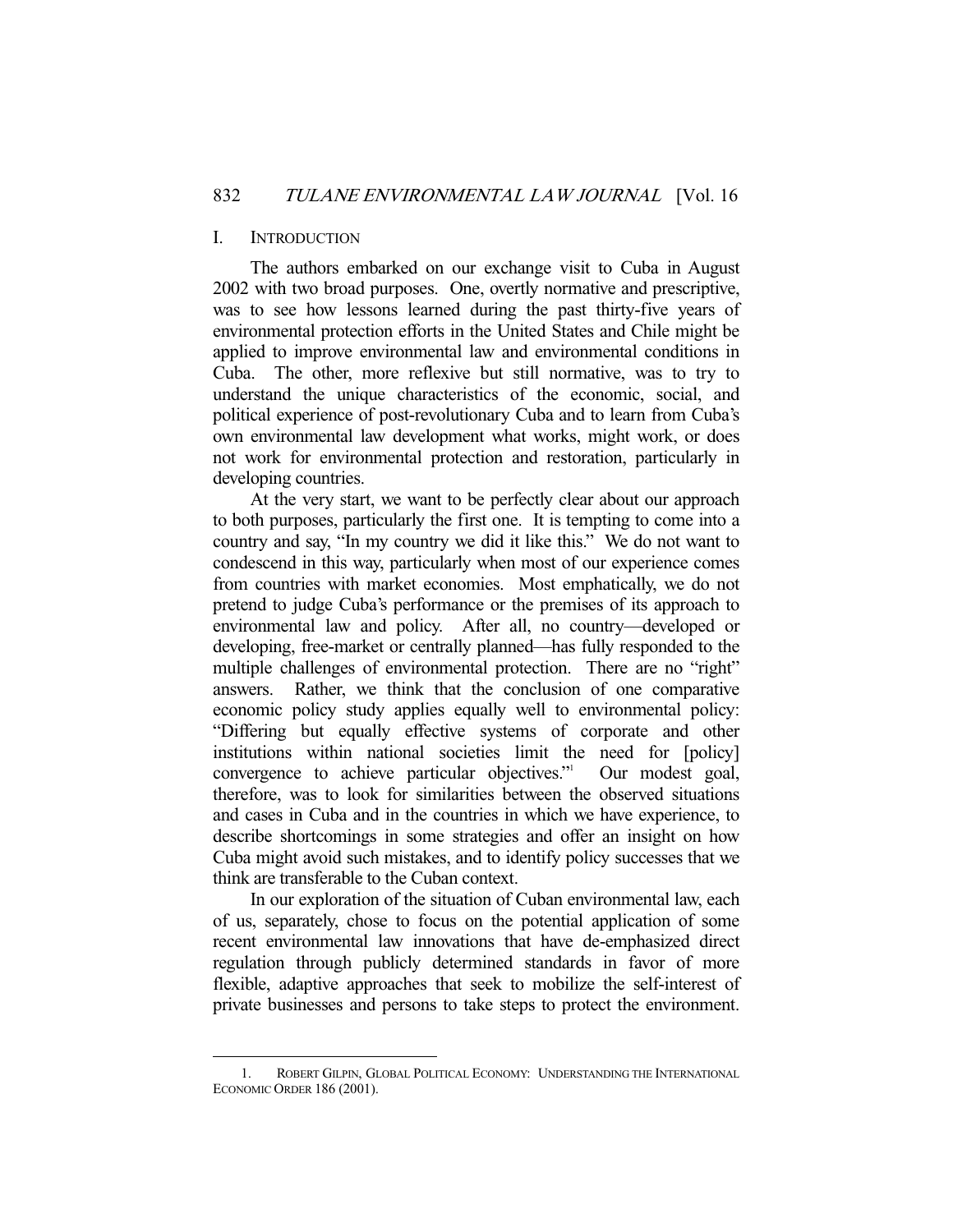Such "second-generation"<sup>2</sup> environmental strategies offer substantial opportunities to reduce social costs for environmental protection, thus allowing a society to achieve more extensive or more demanding environmental goals. In pursuing this line of inquiry, we recognized from the outset that concepts underlying many of these approaches, such as "economic incentives," "market-based mechanisms," and "information disclosure" might need substantial modification in both theory and practice for an economy and social system in which the state is pervasive and, in many sectors, is the sole economic actor.<sup>3</sup> For decades, Cuba has deliberately suppressed the free-enterprise "market culture" while pursuing its revolutionary vision of collective, cooperative effort to build a public-spirited and equitable society. We think that some of our learning might apply in Cuba nevertheless, as some Latin American countries (Chile in this case), also have a long history of governmental management of the economy.

 What we gleaned about Cuba and Cuban environmental law from a week of presentations, discussions, and field trips revealed a complex social and environmental policy context.<sup>4</sup> On the one hand, avenues are opening in the domestic sector of the economy for individual entrepreneurs,<sup>5</sup> while foreign investment has assumed a substantial role

<sup>2.</sup> See generally Dennis D. Hirsch, Symposium Introduction: Second Generation Policy and the New Economy Law, 29 CAP. U. L. REV. 1, 1-5 (2001). An alternative moniker is "nextgeneration" policy. See generally Daniel C. Esty & Marian R. Chertow, Thinking Ecologically: An Introduction, in THINKING ECOLOGICALLY: THE NEXT GENERATION OF ENVIRONMENTAL POLICY (Marian R. Chertow & Daniel C. Esty eds., 1997).

<sup>3.</sup> See CLIFFORD S. RUSSELL & PHILIP T. POWELL, CHOOSING ENVIRONMENTAL POLICY TOOLS: THEORETICAL CAUTIONS AND PRACTICAL CONSIDERATIONS (1996). In addition, economic tools require certain kinds of institutional capacity (for example, a functioning exchange mechanism and a functioning insurance system for tradable permits) and administrative capacity, and therefore should not be imported wholesale without selecting them or fitting them for the local context. Id.

 <sup>4.</sup> The general observations that follow are based on presentations that we received on Cuban environmental law and policy from Cuban officials, from informal conversations with those officials, and from our personal observations during our week in Cuba in August 2002. Ramón Pichs Madruga, CIEM, Speech on the Socio-Economic Context for Sustainable Development in Cuba (Aug. 12, 2002); Norman Medina, Ministry of Tourism (MINTUR), Speech on Sustainable Development of Tourism in Cuba (Aug. 12, 2002); Raúl Garrido Vazquez, CITMA, Speech on Economic Instruments in Cuba (Aug. 15, 2002). Also long and productive discussions were sustained with Teresita Viches of the Ministry of Science, Technology and Environment (CITMA) and Carlos Rodriguez of the Physical Planning Institute (IPF). Without their insights, this work would not have been possible. For a useful overview of the basic legal elements, see CUBAN ENVIRONMENTAL LAW 1-19 (Jerry Speir ed., 1999).

 <sup>5.</sup> Vazquez, supra note 4. Since the loss of major trade inputs from the Soviet Union in 1989, Cuba has undertaken economic reforms that include new allowances for self-employment.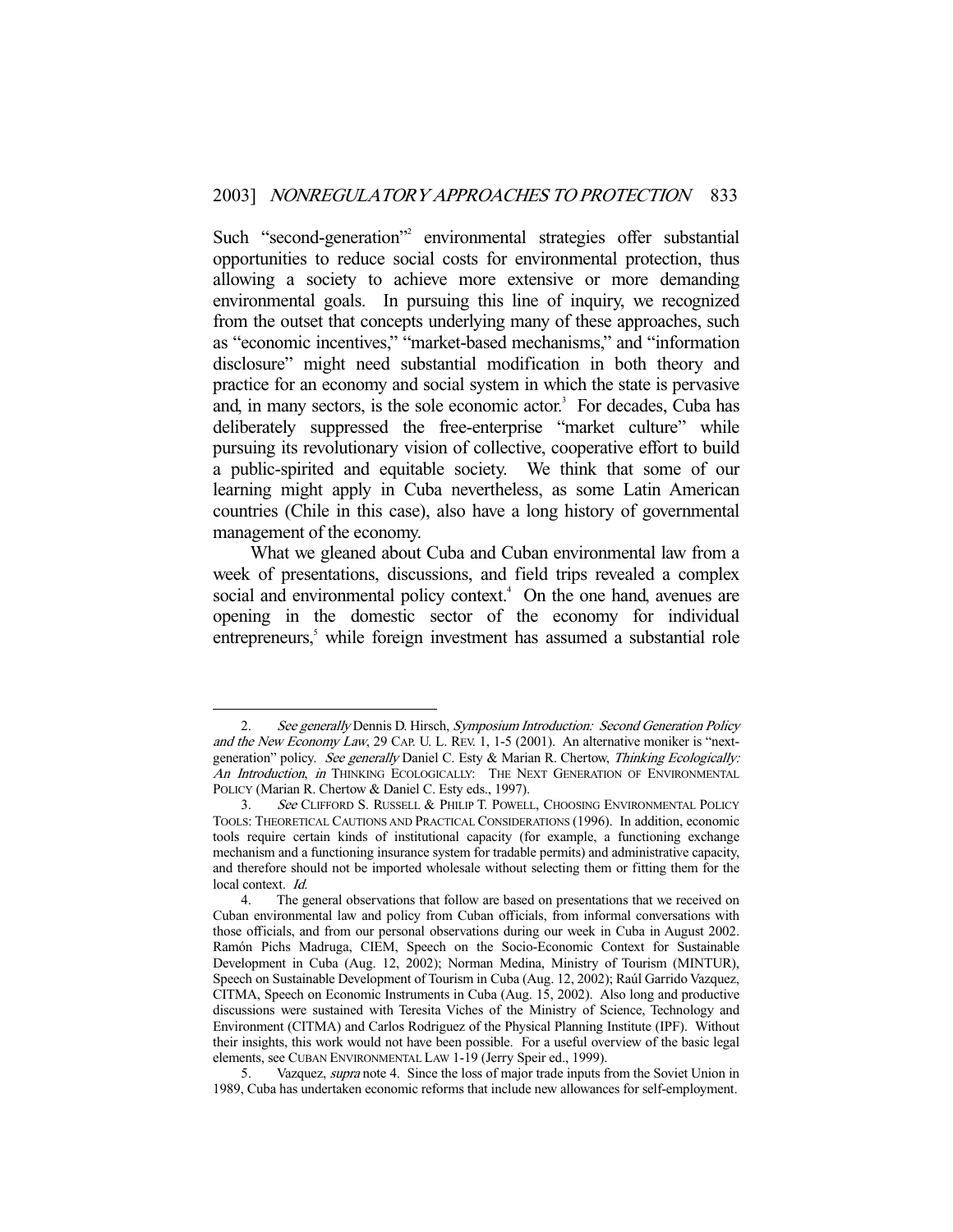in the national economic development program.<sup>6</sup> These recent reforms mean that "market" ideas are no longer unfamiliar or altogether inappropriate. On the other hand, Cuba's strict observance of egalitarian principles<sup>7</sup> and its quiet but insistent belief in the responsibility of public officials to discern and implement policies that are in the public interest<sup> $\delta$ </sup> render the state-controlled sectors of the economy less susceptible to economic incentive approaches than we had expected.<sup>9</sup> Consequently, even though foreign direct investors from market economies are attuned to read and respond to "market" signals, the relationship of the Cuban government to foreign investors is geared towards stimulating foreign (not domestic) demand for the services provided by those investors.<sup>10</sup> The tourism industry, where much of the foreign investment is directed, $11$ could thus be aptly described as a "centrally managed market," suggesting the persistent tensions in Cuba between market-based thinking and planning-based thinking.<sup>12</sup>

 This Article represents our effort to come to grips with this complex, but still state-dominated, context in considering prospects for

12. Id.

 <sup>6.</sup> Orlando Rey Santos, Reflections on the Legislative Process of the New Environmental Law, in CUBAN ENVIRONMENTAL LAW, supra note 4, at 11, 12-13. In 1995, the Cuban government enacted the Foreign Investment Law, Law No. 77. Ley de la Inversión Extranjera, LEY NO. 77 [Foreign Investment Law, LAW NO. 77] (1995) (Cuba).

 <sup>7.</sup> Madruga, supra note 4 (commenting on the lack of equitable allocation in the neoliberal policies followed by most Latin American countries in recent decades).

<sup>8.</sup> Id. (commenting on the role of the state in designing social policy); see also Orlando Rey Santos, CITMA, Speech on the Legal Framework for Environmental Protection in Cuba (Aug. 12, 2002) (noting the practice in Cuba that Cuban citizens are expected to channel their complaints or concerns through local and state public agencies, not through independent organizations and actions).

 <sup>9.</sup> Underlying and reinforcing these views on the role of the state, Law No. 81, the framework environmental law, recalls article 27 of Cuba's Constitution, which declares that "[t]he State protects the nation's environment and natural resources" consistent with sustainable development and specifies that "[i]t is the responsibility of the proper governmental agencies to apply this policy." Ley del Medio Ambiente, LEY NO. 81 [Environmental Law, LAW NO. 81] (1997) (Cuba), translated in CUBAN ENVIRONMENTAL LAW, supra note 4, at 21.

 <sup>10.</sup> Foreign investment in Cuba is subject to a licensing process administered by the Ministry of Planning. See Reglamento del Proceso Inversionista, DECRETO NO. 5 [Investment Process Regulations, DECREE NO. 5] (1977) (Cuba). From 1990 to 2001, Cuba increased the number of hotel rooms for foreign tourists more than 400%, and increased the number of tourist visits per year by nearly five times. Medina, supra note 4. Cuban policy maintains a sharp distinction between the modern hotels and luxury resorts for the use of foreign tourists on the one hand and the much more modest facilities available for vacation or recreational use by Cuban nationals on the other. In fact, Cuban nationals, other than hotel workers, are not permitted onto the premises of the tourist hotels. Id.

<sup>11.</sup> Oliver A. Houck, *Environmental Law in Cuba*, 16 J. LAND USE & ENVTL. L. 1, 42 (2000) (quoting Iraida Calzadilla Rodriguez, El Turismo es el Corazón de la Economía, GRANMA, Feb. 28, 1998, at 3).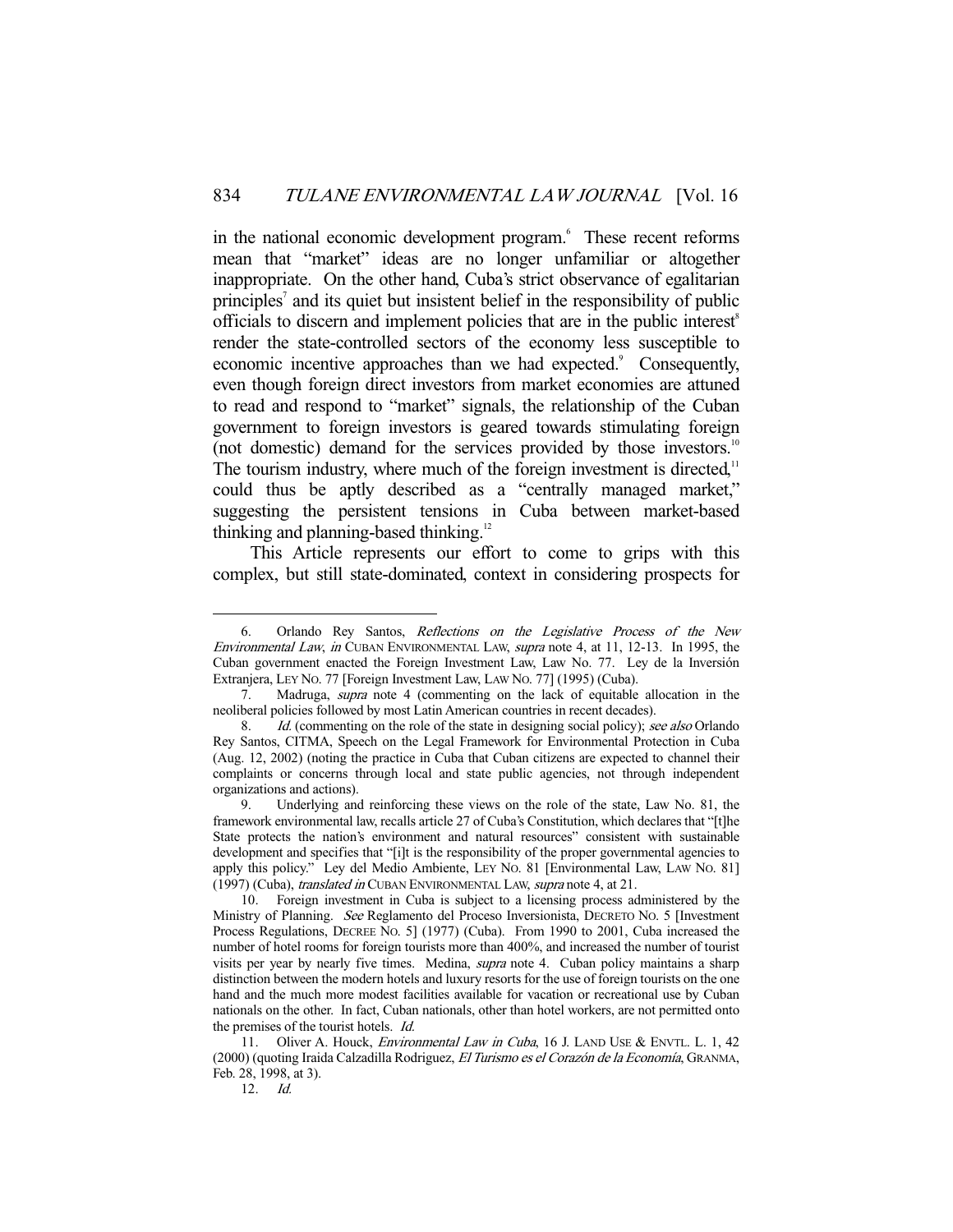the evolution of nonregulatory environmental law instruments and institutions in Cuba. As a result, this Article is more in the nature of an essay than a traditional legal analysis. It will give our assessment of where such nonregulatory instruments may be appropriate and where not, and offer some proposals for particular instruments or types of instruments, based in part on the success and failure of analogous environmental reforms in Chile and the United States.

## II. INSTRUMENTS FOR ENVIRONMENTAL PROTECTION

# A. Some Criteria for Evaluation of Regulatory and Nonregulatory **Instruments**

 This Article is not the occasion to develop or argue for a comprehensive normative framework for environmental law and policy. Nevertheless, because we will be reviewing experiences with a variety of policy instruments, both regulatory and nonregulatory, it seems useful to set forth some basic considerations for policy evaluation that are broadly accepted as normatively desirable, yet touch on factors that vary substantially from one country to another and from one environmental policy context to another.

 In an important sense, the considerations that follow are all secondary considerations. Environmental law and policy should, primarily and always, be grounded in scientific understanding of the nature of the environmental harm to be ameliorated and the human activities that have or can either contribute to that harm or help alleviate or remedy the harm. Regardless of the economic, social, or political context, environmental law and policy that is ascientific should be avoided, and environmental policy that contradicts science should be removed or reformed. That said, there is often room for differences of opinion among scientists about the proper course of action, and policymakers must frequently address matters where our scientific understanding is incomplete or leaves us with substantial uncertainties about causes and effects. For present purposes, we do not prefer any particular approach to these scientific imponderables. One commentator has offered three concepts that are applicable in this domain: connectedness, complexity, and compassion.<sup>13</sup> Connectedness and complexity are fundamental elements of environmental sciences; compassion conveys the recommendation that it is the humanities, rather than the sciences, that are the source of guidance about how law and policy should cope with

<sup>13.</sup> Robert R.M. Verchick, Steinbeck's Holism: Science, Literature, and Environmental Law, 22 STAN. ENVTL. L.J. 3, 7-8 (2003).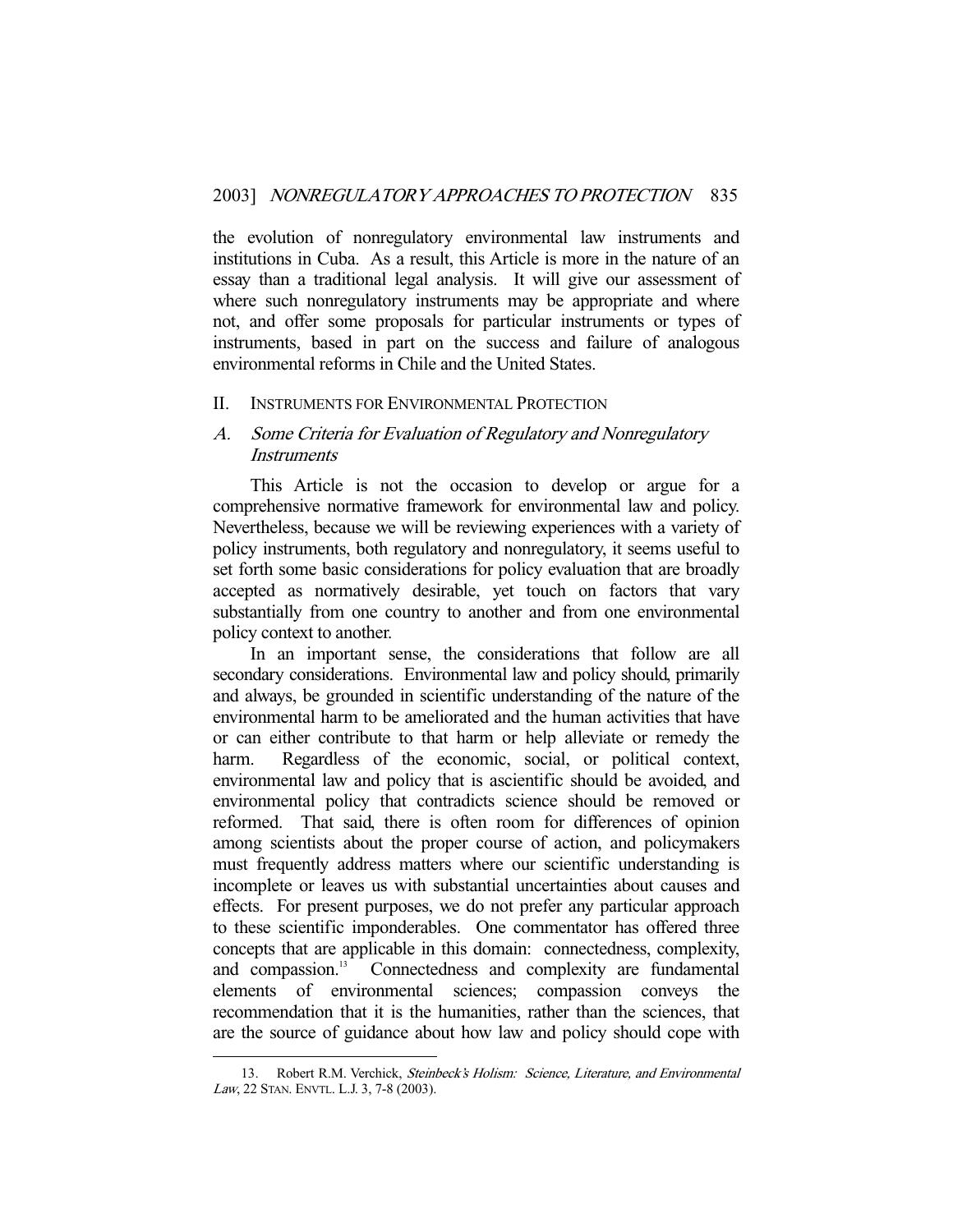the unavoidable connectedness and complexity of the natural environ $ment.<sup>14</sup>$ 

# 1. Economic Efficiency and Effectiveness

 Our first criterion for policy instruments is that they should be economically sound. Most environmental protection efforts touch on economic activity, and sustainable development teaches both that economic deprivation contributes to environmental harm and that the sustainability of environmental protection measures depends, in part, on sustaining the economic foundations of the societies affected. Economic efficiency emphasizes that instruments that encourage economic actors to include environmental protection measures in their business or production planning are generally preferable to instruments that distort economic decisions or tend to impose environmentally unnecessary, and thus inefficient, investments. Cost-effectiveness is another part of the economic criterion. Instruments that can achieve the desired environmental quality objective at lower cost to the society as a whole are to be preferred over instruments that have higher costs.

# 2. Equity and Social Fairness

 The economic analysis of environmental policy is often criticized for paying insufficient attention to the distributional effects of certain environmental instruments or approaches. Again, sustainable development emphasizes the importance of equity considerations in two respects—equity within and between today's societies (intragenerational equity), and equity between those living today and those who will inherit the earth tomorrow (intergenerational equity).<sup>15</sup> At a more concrete level, other equity or fairness considerations should also be kept in mind. Does a certain policy favor one sector of the economy, or one region, over another? Will an economic instrument, such as an environmental tax, cause a redistribution of income or wealth, and if so what corrective measures could be applied to offset that effect?

#### 3. Political Acceptability

 Perhaps it goes without saying, but an environmental policy instrument must be politically acceptable. A number of economic instruments that have been advocated for decades by academic

 <sup>14.</sup> Id.

 <sup>15.</sup> See Sheila Foster, From Harlem to Havana: Sustainable Urban Development, 16 TUL. ENVTL. L.J. 783, 784 (2003).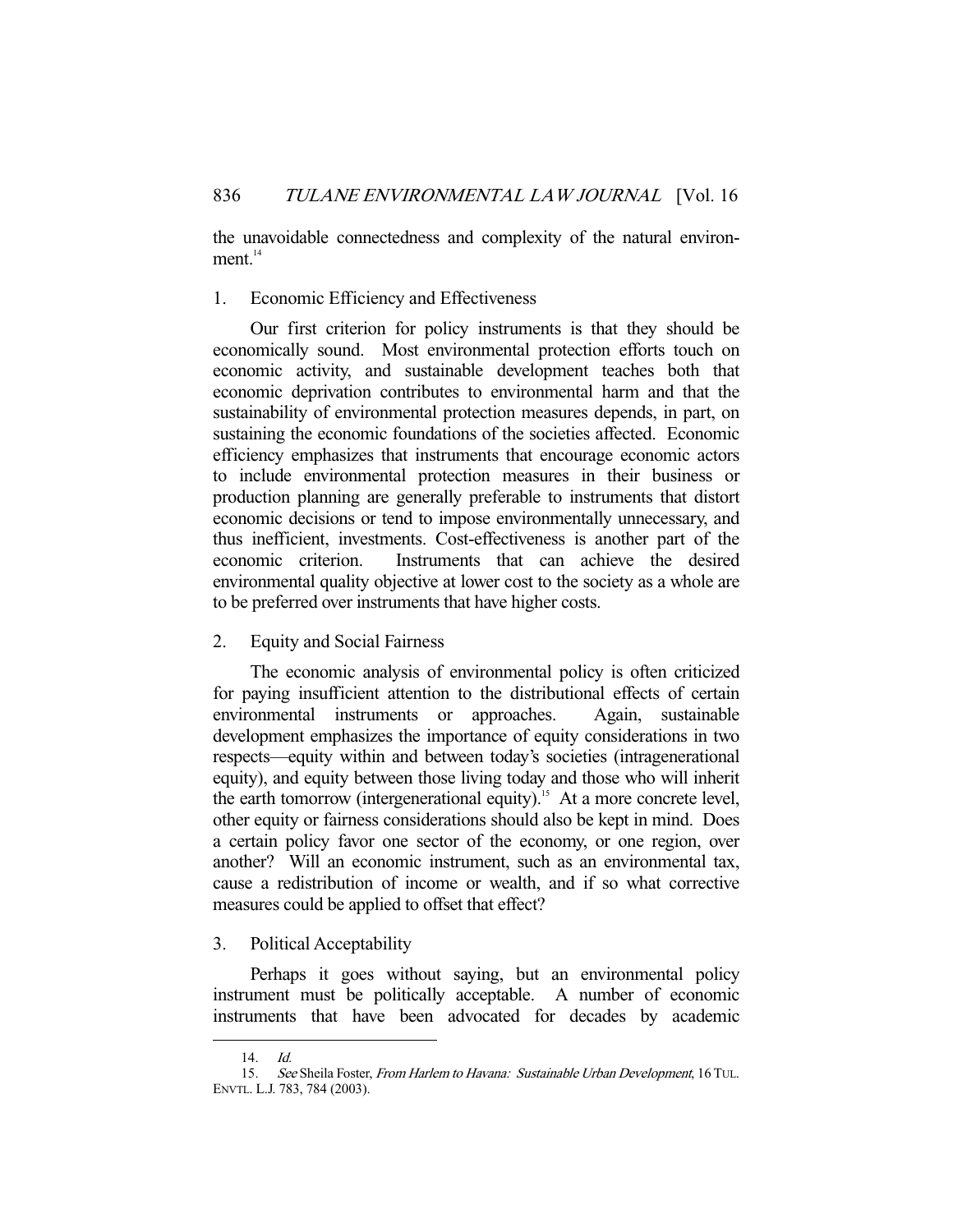economists, especially various environmental taxes or fees, have failed to be implemented because they have proven to be politically unacceptable. Active education campaigns may help change public attitudes, but instruments that lack political legitimacy should not be applied, however elegant and effective they may be in theory.

#### 4. Time Frame

-

 Some environmental problems may require urgent preventive or remedial action, which would favor direct governmental intervention or regulation. Other problems (global climate change being the best example) are developing so gradually, and will take so long to resolve completely, that economic instruments or other policies that are effective only in the long term may be appropriate.

#### 5. Design and Implementation Considerations

 A number of considerations should be evaluated in selecting a policy instrument or its specific design, and they often need to be considered in combination. For example, a number of analysts of emissions trading systems have concluded that they should only be considered when (1) there is a fixed regulatory upper limit (cap) on the amount of pollution; (2) the pollution problem is one that effects a broad area and there is little or no reason to worry about localized pollution "hot spots"; (3) there is a large enough number of regulated entities to allow a true "market" of willing buyers and sellers to form and establish a floating "market price"; (4) the actual emissions of all the regulated parties can be reliably measured and reported to public authorities to assure that the total emissions stay within the "cap"; (5) there is capability and willingness by the government to monitor private behavior and enforce the law against violators so that the integrity of the emissions market is maintained and the environmental objective is achieved; and (6) the environmental goal is reasonably well-defined and does not need to be changed frequently, so that the emission trades, and the investments on which they are based, have adequate longevity for business planning purposes.<sup>16</sup>

<sup>16.</sup> See generally Dallas Burtraw & Byron Swift, A New Standard of Performance: An Analysis of the Clean Air Act's Acid Rain Program, 26 Envtl. L. Rep. 10, 411 (1996).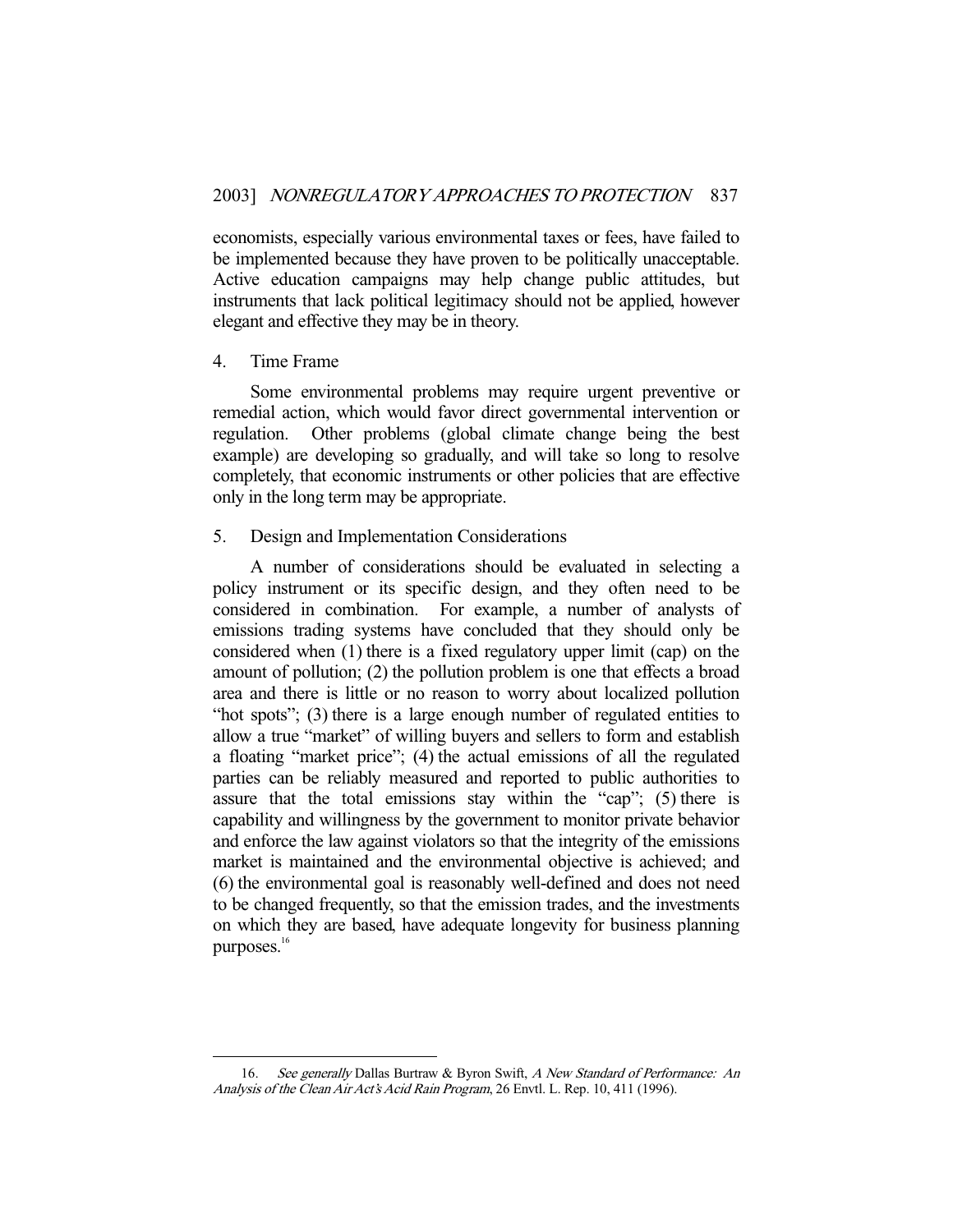#### B. First-Generation Environmental Law: Statutes and Regulations

# 1. A Recapitulation of the U.S. Experience

 Environmental law in the United States emerged rapidly in the late 1960s and early 1970s around two major themes. First, courts and legislatures charged government agencies to exercise more responsibility for the environment, whether in their direct actions and programs or in granting licenses or permits to private parties.<sup>17</sup> Second, the pollution and environmental contamination caused by private industry and government operations was brought under legal control through an aggressive campaign to formulate and enforce new standards for polluting products such as automobiles or pesticides, and new standards of performance for manufacturing, waste treatment, power generation, and other operations.<sup>18</sup> Through new doctrines of standing<sup>19</sup> and statutory Through new doctrines of standing<sup>19</sup> and statutory provisions for citizen suits, $2^{\circ}$  the public was invited to be an active participant in both judicial and regulatory processes as a vigilant force to

<sup>-</sup>17. See, e.g., Calvert Cliffs Coordinating Comm. v. U.S. Atomic Energy Comm'n, 449 F.2d 1109, 1128 (D.C. Cir. 1971) ("[The National Environmental Policy Act] establishes that consideration of environmental matters must be more than a *pro forma* ritual. Clearly, it is pointless to 'consider' environmental costs without also seriously considering action to avoid them. Such a full exercise of substantive discretion is required at every important, appropriate, and non-duplicative stage of an agency's proceedings."); Scenic Hudson Pres. Conference v. Fed. Power Comm'n, 354 F.2d 608, 620, 624 (2d Cir. 1965) ("[T]he right of the public must receive active and affirmative protection at the hands of the Commission. . . . The Commission's renewed proceedings must include as a basic concern the preservation of natural beauty and of national historic shrines, keeping in mind that, in our affluent society, the cost of a project is only one of several factors to be considered.").

 <sup>18.</sup> E.g., Clean Air Act (CAA), § 101-618, 42 U.S.C. §§ 7401-7671q (2000) (providing limits on air emissions from various stationary sources, emission control standards for motor vehicles, and specifications for vehicle fuels and additives); Federal Water Pollution Control Act (CWA), §§ 101-607, 33 U.S.C. §§ 1251-1387 (2000) (providing permit requirements and discharge limitations on industrial point sources, municipal sewage treatment plants and storm drains, and controls on dredging and filling of wetlands); Federal Insecticide, Fungicide, and Rodenticide Act (FIFRA), §§ 2-34, 7 U.S.C. §§ 136-136y (2000) (requiring licensing ("registration") of all pesticides and authorizing the Environmental Protection Agency to deny or cancel registrations for pesticides presenting "unreasonable adverse effects on the environment").

 <sup>19.</sup> See, e.g., Sierra Club v. Morton, 405 U.S. 727 (1972) (confirming standing of organizational plaintiffs if individual members were "injured," and embracing the view that effects on "'scenery, natural and historic objects and wildlife'" could constitute legal injury). "Aesthetic and environmental well-being, like economic well-being, are important ingredients of the quality of life in our society, and the fact that particular environmental interests are shared by the many rather than the few does not make them less deserving of legal protection through the judicial process." *Id.* at 734.

<sup>20.</sup>  $E.g.,$  CAA § 304, 42 U.S.C. § 7604 (granting certain civil litigation rights to "any person . . . on his own behalf "); CWA § 505, 33 U.S.C. § 1365 (granting virtually identical rights as the CAA).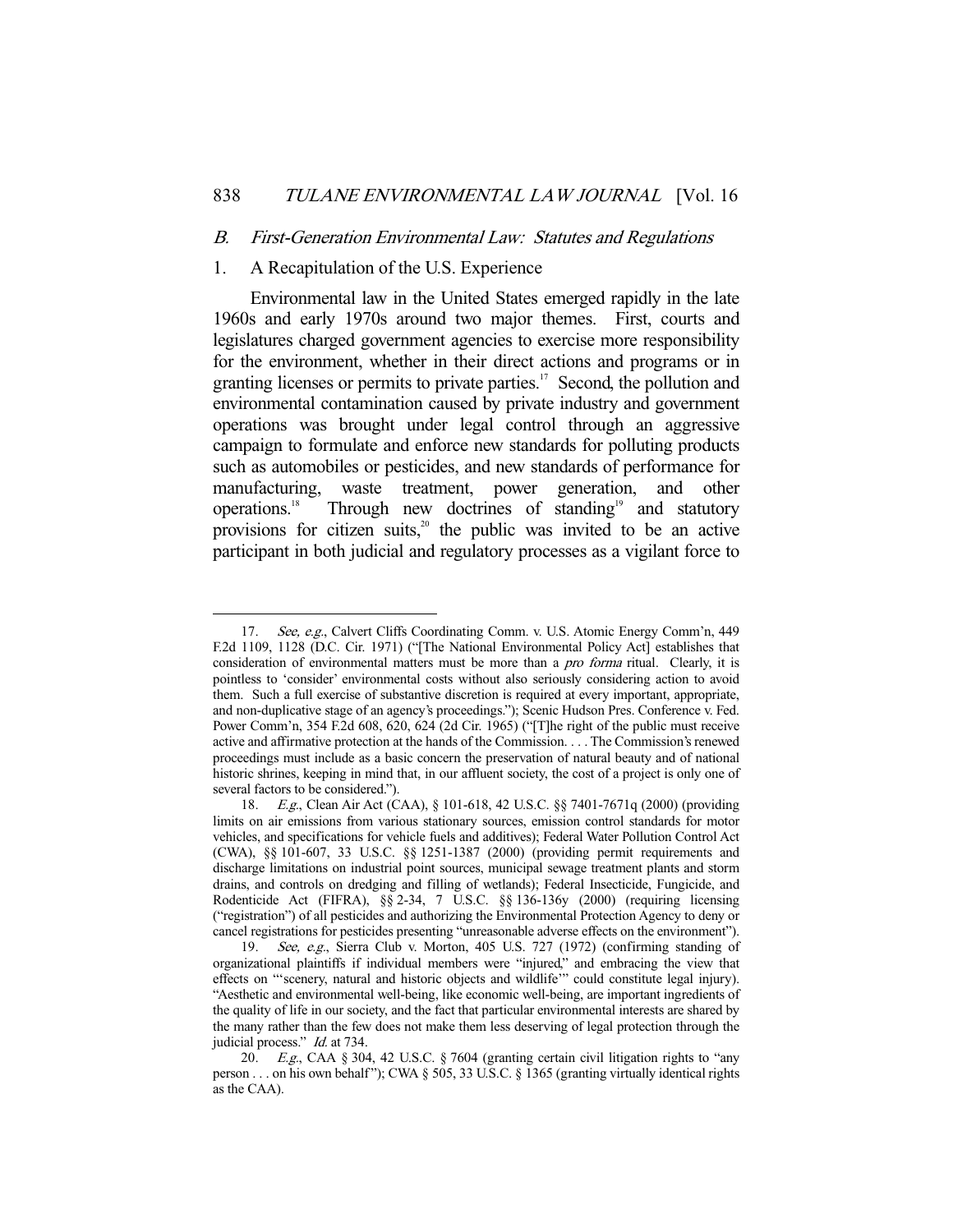keep the government itself on track and to supplement government enforcement against private industry.<sup>21</sup>

 In a market economy such as the United States, it goes without saying that "greening" modes of production and service delivery, which are predominantly under private ownership, presents a different challenge to law and institution building than "greening" the government. In keeping with approaches to the imposition of new public norms on private persons and enterprises that emerged in the New Deal and persisted in the post-war decades, the initial wave of U.S. environmental law of the 1960s and 1970s specified detailed new objectives, imposed specific mandates in statutes, established new administrative agencies to prescribe detailed rules of behavior designed to meet the statutory objectives, and made it unlawful for private parties to violate the rules, with the government tasked to inspect and monitor private facilities and bring legal actions to compel compliance and punish violators.<sup>22</sup> This system has come to be known, if somewhat inaccurately, $^{23}$  as "commandand-control" regulation.

 For all its virtues, the command-and-control regulatory system has significant limitations. Among them are the heavy investment of administrative time and public money to develop regulations, the pressure to develop single, uniform rules that exclude consideration of local factors, the long life of rules based on certain technologies that have the effect of "locking in" those technologies and stifling innovation, and the tendency of regulatory programs to target selected major activities and to exempt or ignore other activities.<sup>24</sup> Moreover, as environmental law matured, the desired changes in the environmental performance of private parties became more numerous and diverse and intruded more into production processes, new product development, and business

<sup>21.</sup> See, e.g., ROBERT V. PERCIVAL ET AL., ENVIRONMENTAL REGULATION: LAW, SCIENCE, AND POLICY 1056-57 (3d. ed. 2000) (identifying three types of citizen lawsuits authorized by environmental statutes: for enforcement against private parties; to compel government officials to perform mandatory duties; and to obtain judicial review of government actions).

<sup>22.</sup> Robert V. Percival, Regulatory Evolution and the Future of Environmental Policy, U. CHI. LEGAL F. 159, 164-67 (1997).

<sup>23.</sup> Samuel P. Hays, The Future of Environmental Regulation, 15 J.L. & COM. 549, 564 (1996) ("And how about that current chestnut, 'command and control.' . . . The real world of environmental administration involves choices made by various sectors of the regulated community as well as choices made by the agencies. We could get at all this more fully if we would replace the sound-bite 'command and control' with the more real world context of regulatory initiative and regulated response.").

 <sup>24.</sup> See Richard B. Stewart, United States Environmental Regulation: A Failing Paradigm, 15 J.L. & COM. 585, 587-91 (1996) (presenting a succinct catalogue of defects in command-and-control regulation).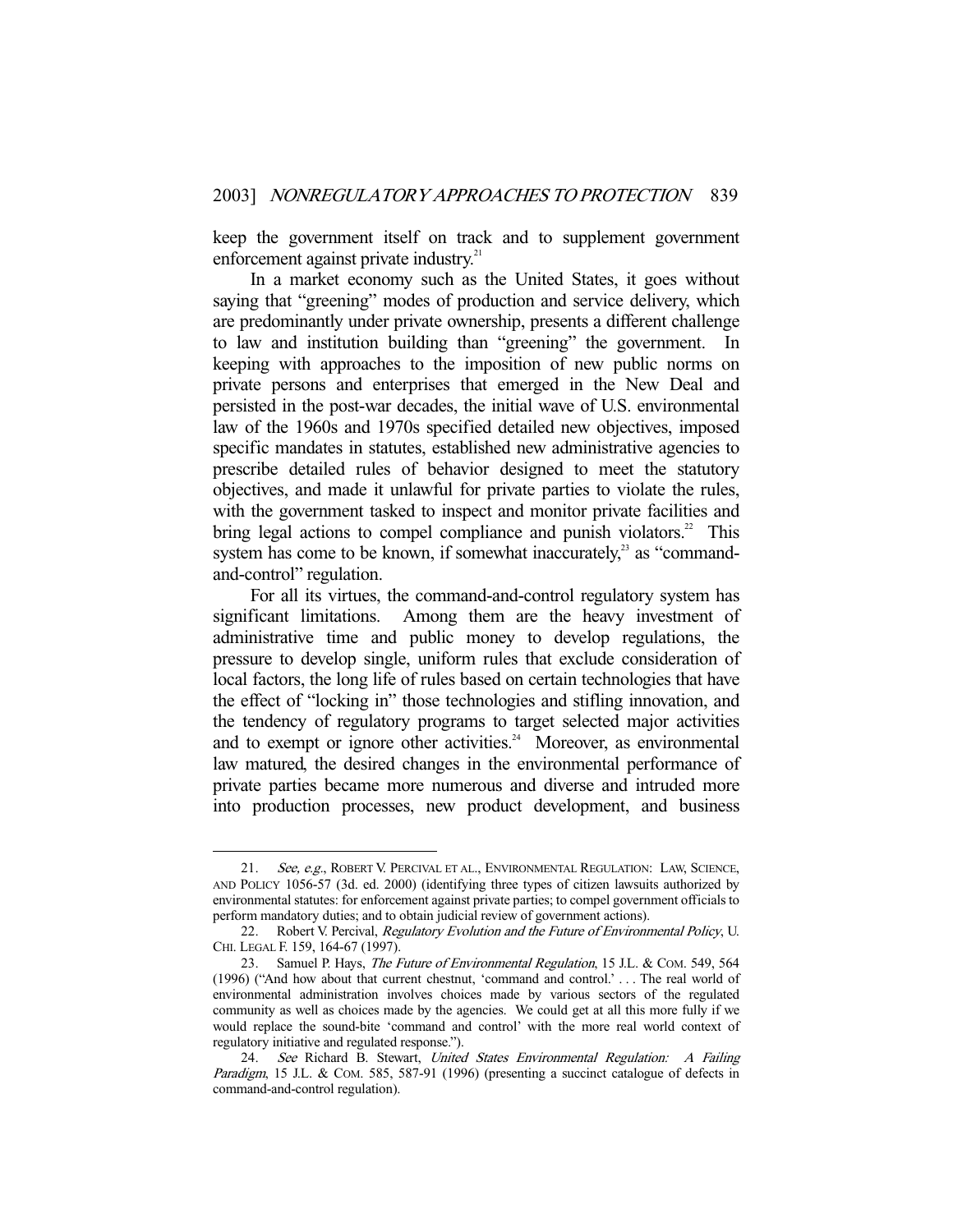adaptation to meet changing market conditions.<sup>25</sup> The limitations of direct regulation became apparent, and research suggested that in some cases rigid rules might hamper, rather than promote, real improvement in environmental conditions.<sup>26</sup>

#### 2. First-Generation Environmental Law in Chile

-

 During the 1960s and 1970s, most Latin American countries (indeed, most countries in the world) were very proud of their smokestack industries, modern roads, and urban development projects the bigger and more monumental, the better.<sup>27</sup> In this naive era of industrialization of economies, neither governments nor private developers took into consideration the possible environmental and quality of life impacts of these activities.<sup>28</sup> This was not for a lack of foresight; it was the standard approach of the day.<sup>29</sup>

 When increased population, urbanization, and industrialization led to obvious pollution problems such as untreated residential sewage, air pollution from buses and cars, aging oil refineries, industrial wastewater, and solid waste, environmental awareness arose in society. Latin American governments were confronted with a combination of factors

 <sup>25.</sup> See, e.g., Richard B. Stewart, A New Generation of Environmental Regulation?, 29 CAP. U. L. REV. 21, 33-36 (2001).

 <sup>26.</sup> ROBERT WILLIAM HAHN, RISKS, COSTS, AND LIVES SAVED: GETTING BETTER RESULTS FROM REGULATION (1996); Charles W. Powers & Marian R. Chertow, *Industrial Ecology:* Overcoming Policy Fragmentation, in THINKING ECOLOGICALLY, supra note 2, at 19, 22-23. Another weakness in the U.S. regulatory approach—its halting and incomplete control over government-owned sources of pollution—is pertinent to the discussion of the Latin American experience that follows, as well as to the unique circumstances in present-day Cuba. But in this regard, the weakness stems from internal contradictions of governmental policy and the need for coordination of executive and legislative power to address environmental deficiencies. Id. Nonregulatory approaches, the focus of this Article, are generally inappropriate to modify government behavior, with the exception of conditions on the allocation of public funds in order to influence the environmental actions of subordinate units of government such as states and municipalities.

 <sup>27.</sup> J.R. MCNEILL, SOMETHING NEW UNDER THE SUN: AN ENVIRONMENTAL HISTORY OF THE TWENTIETH-CENTURY WORLD 347 (2000) (noting that in former colonies the proclivity for "big projects carried on the tradition of colonial environmental manipulation").

<sup>28.</sup> Id. at 347-55. "Such regimes had encouraged pollution-intensive economies and ecologically heedless resource extraction in their quests to build state power and economic growth." Id. at 348. Specifically with respect to Chile, see Joseph G. Block & Andrew R. Herrup, Addressing Environmental Concerns Regarding Chilean Accession to NAFTA, 10 CONN. J. INT'L L. 221, 247-67 (1995); Scott C. Lacunza, From Dictatorship to Democracy: Environmental Reform in Chile, 19 HASTINGS INT'L & COMP. L. REV. 539, 542 (1996).

<sup>29.</sup> MCNEILL, *supra* note 27, at 336 ("The overarching priority of economic growth was easily the most important idea of the twentieth century."). McNeill also observes that, "[i]n the struggles for survival and power, in the hurly-burly of getting and spending, few citizens and fewer rulers spared a thought for the ecological impacts of their behavior or ideas." Id. at 356.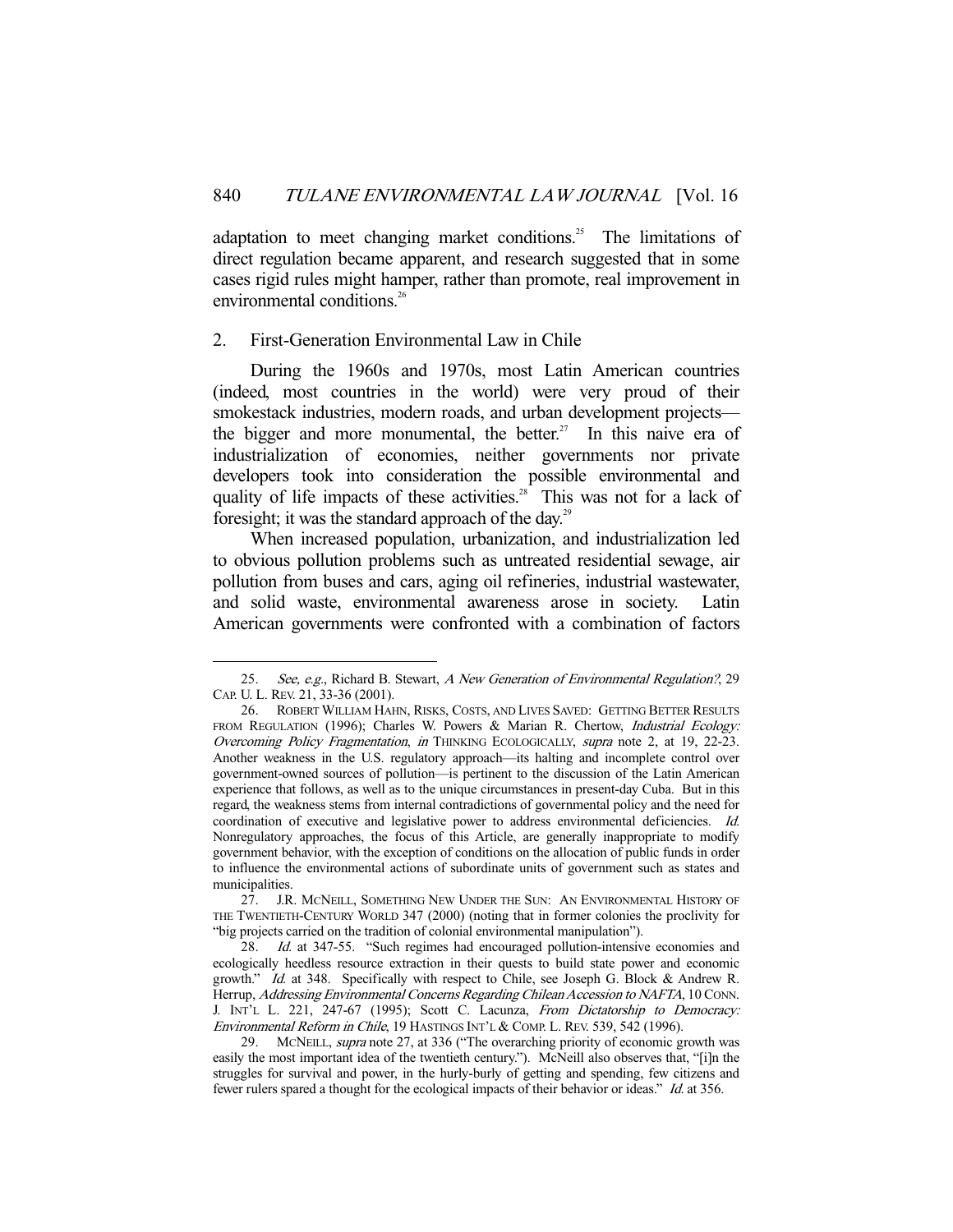that made environmental protection solutions technically difficult, economically expensive, and politically unpalatable.<sup>30</sup>

 To begin with, most of the relevant activities to be controlled were government-owned and in poor economic condition. Technologies used in the industrial facilities were normally old and not environmentally friendly. Their workers were organized in unions that were politically strong and reluctant to accept changes that they feared could result in lost jobs. Public and private transportation systems widely used vehicles or engines that developed countries deemed unsuitable and therefore sold as scrap or gave away as foreign aid.

 Subsidies and price controls for services such as electricity, drinking water, sewage, and waste management were common throughout the continent. Because eliminating those subsidies would result in steep price increases affecting mostly poor people, governments were understandably reluctant to make such reforms.

 Confronted with this situation, Chile and other Latin American nations set emission standards for specific manufacturing activities or technologies,<sup>31</sup> just as the United States had done in the 1970s.<sup>32</sup> This approach can be extremely efficient for reducing emissions and therefore for improving environmental quality, but the speed at which it works depends substantially on the capacity of regulatory agencies and judicial enforcement, and on the capacity of the regulated entities to install control devices or introduce process changes necessary to comply with the standards. In the early years of the environmental law movement in Latin America, most of the regulated activities (public transport and electricity generation, as well as industry) were operating so inefficiently that significant reduction in emissions came with costs savings. This was the fun part of the story, but the fun lasted only for a short while. Because of the factors just outlined, as late as 1990 Chile had weak and poorly organized government environmental agencies and very few duly promulgated and legally binding standards–be they limitations on

 <sup>30.</sup> Juan Escudero & Ricardo Katz, Department of Industrial Engineering, Universidad de Chile, Lectures in Gestión Ambiental (First semester 2001) (on file with author).

 <sup>31.</sup> Lila Katz de Barrera-Hernandez & Alastair R. Lucas, Environmental Law in Latin America and the Caribbean: Overview and Assessment, 12 GEO. INT'L ENVTL. L. REV. 207, 225-27 (1999).

 <sup>32.</sup> United States regulations were specifically designed to control existing sources almost on a case-by-case basis—the regulations were divided into existing and new source performance standards. Also the regulations were very detailed and specific in terms of different standards for different technologies and processes. See CONAMA, EMISSION STANDARDS ANALYSIS FOR IMPLEMENTING THE SEIA REGULATIONS (1996).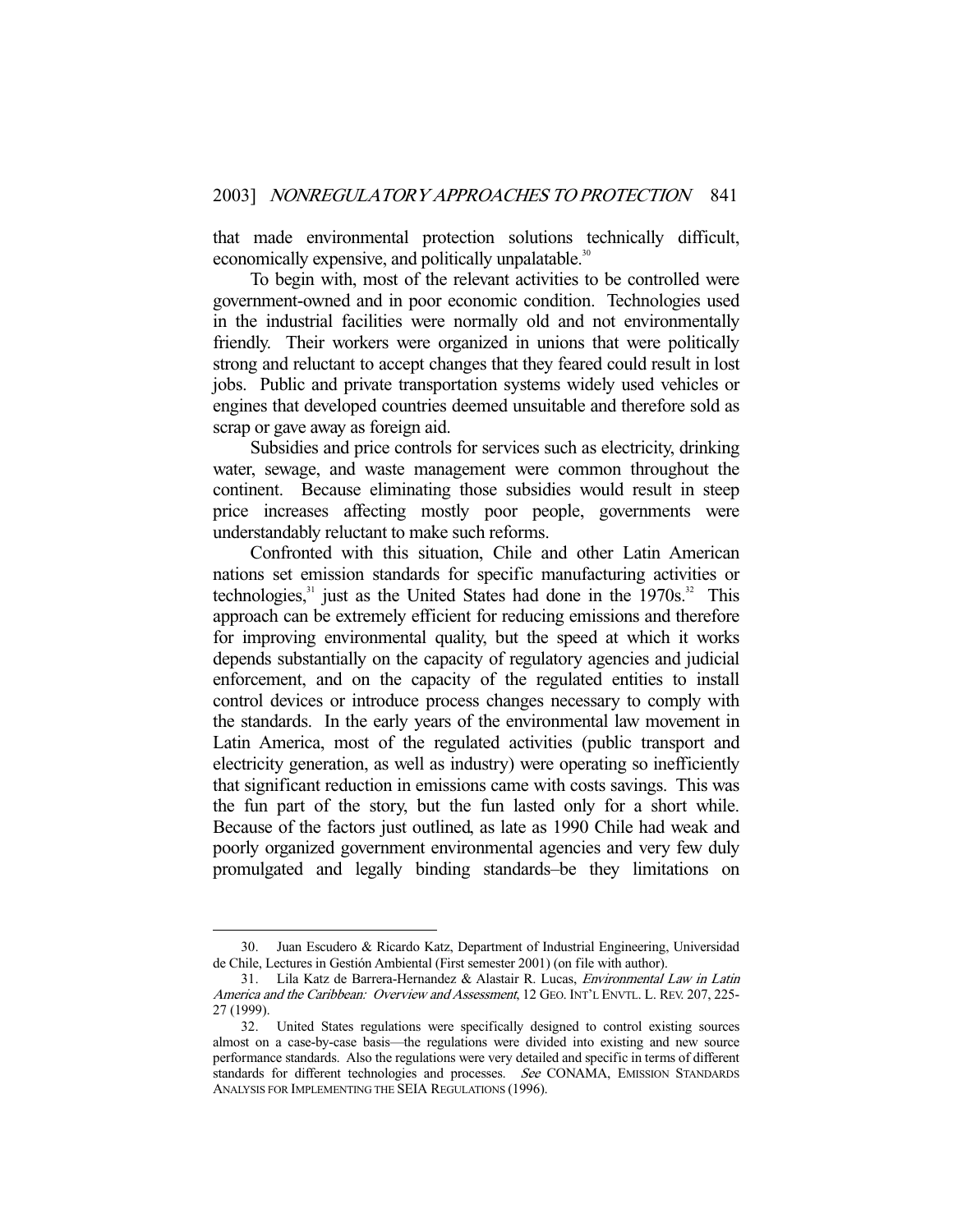environmental releases or ambient environmental quality norms.<sup>33</sup> The issue of environmental regulations and institution creation became a priority during the 1990s, due in part to external pressures as well as heightened domestic demand for better environmental quality.<sup>34</sup> Support from the Inter-American Development Bank and the World Bank resulted in the creation of environmental ministries (with direct executive powers) or commissions (with coordination powers) in a number of countries in Latin America.<sup>35</sup>

 Simultaneously, most countries (including Cuba) promulgated their first comprehensive environmental laws.<sup>36</sup> These laws normally tried to integrate the disparate existing environmental legislation, streamline the number of institutions with environmental powers, create the environmental impact assessment system, and either promulgate different kinds of environmental regulations or design the system through which these regulations could be created.<sup>37</sup> In this latter respect, "capacity" building" became an important element. Chile and other countries did not have the institutional capacity for developing detailed, technical environmental regulations, much less for assuring their implementation and enforcement. To begin with, they confronted a serious shortage of highly trained environmental scientists and engineers in both the private and public sectors. Thus, the young government agencies established to take charge of public environmental management had very limited capacity to carry out the many tasks facing them.

 The change in economic policies in the 1990s confronted the young environmental agencies with a second, deeper challenge–to create a transparent and efficient administration of environmental requirements so as to attract private investment as well as to define the environmental conditions or prerequisites for the privatization of publicly owned enterprises. Private investors the world over demand stable and transparent environmental regulations that allow them to design and operate their projects under clear rules and to limit the environmental liabilities that could arise later from past activities of public enterprises

<sup>33.</sup> Juan Giaconi, *Estándares primarios de calidad ambiental en Chile*, MEDIO AMBIENTE EN DESARROLLO (Centro de Estudios Públicos, 1992); see also, de Barrera-Hernandez & Lucas, supra note 31, at 211 ("Throughout the region, there are no mature examples of codification—the rational and systematic organization of the rules that embody distinct principles of application to environmental and natural resource matters.").

 <sup>34.</sup> Interview with Rafaél Asenjo, first Director of CONAMA (1991).

 <sup>35.</sup> Interview with Leonel Sierralta, Chief of Staff, CONAMA (1996).

 <sup>36.</sup> See Felipe Páez, Environmental Framework Laws in Latin America, 13 PACE ENVTL. L. REV. 625, 676-82 (1996).

<sup>37.</sup> Gabriel del Favero & Ricardo Katz, Modernizaciones Pendientes, GESTIÓN AMBIENTAL EN CHILE ch. 4 (Centro de Estudios Públicos, 1992).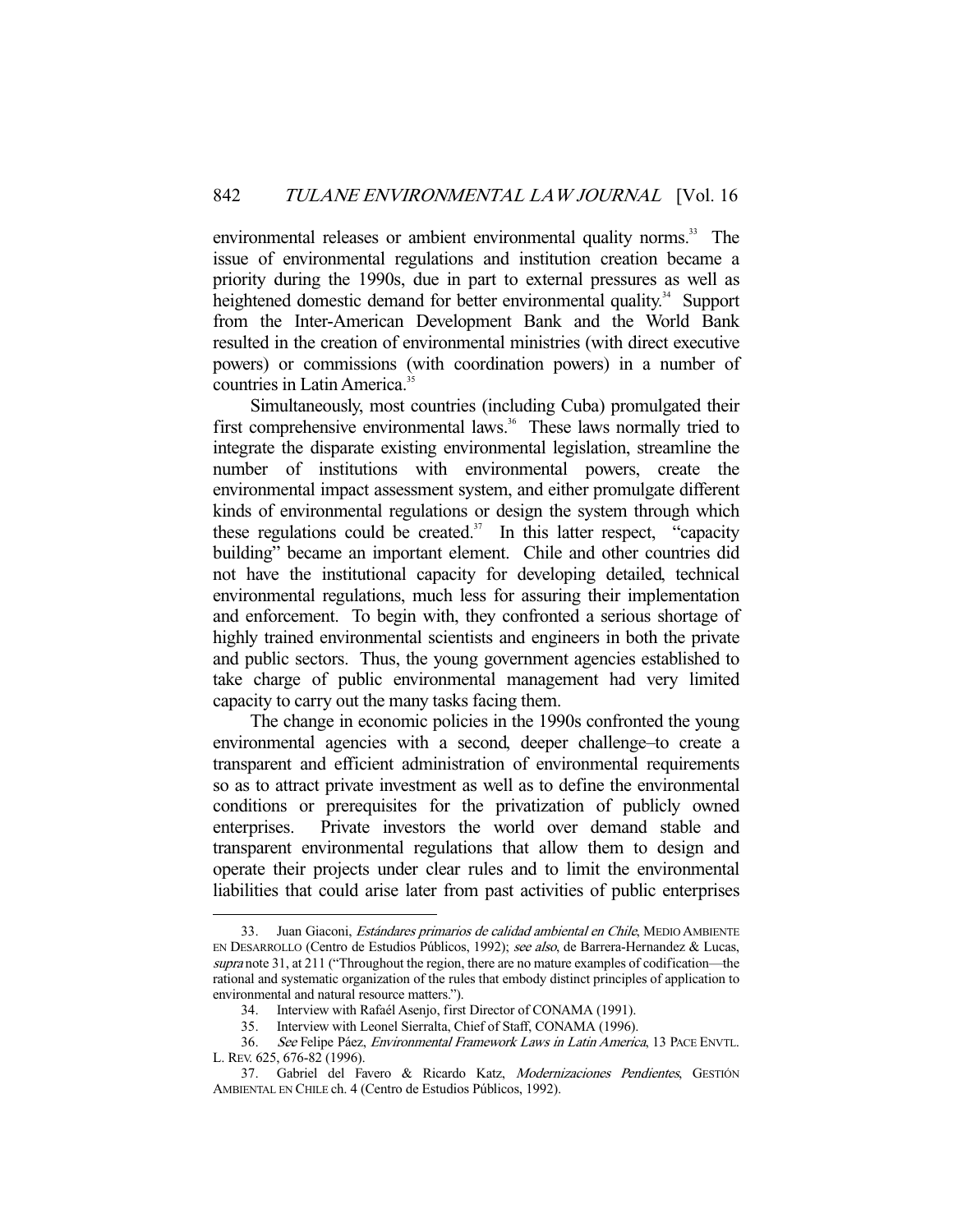operated for years with little or no environmental control. Most Latin American countries, however, lacked a tradition of predictable legislative and executive policies, honest and effective administration, and an impartial judiciary, the necessary ingredients for effective and predictable public administration.

 Chile began the process of creating environmental laws, building environmental administrative capacity in the government, and giving the judiciary a proper role in the legal system during the  $1990s$ .<sup>38</sup> The process of environmental law development in Latin America has, therefore, been slow. Human and monetary resources have not been enough, and global economic problems have taken away the already limited political support for environmental institutions. Nevertheless progress has been made; most Latin American countries now have public environmental management systems in place and the environmental regulatory framework has slowly taken shape.

#### 3. Common Problems with Regulatory Systems

-

 The principal difference between the Latin American and U.S. experiences with the first generation of environmental law is that the United States implemented its basic regulatory regime in the 1970s, whereas the Latin American countries did not achieve a comparable level of environmental control until the 1990s. In many other respects, however, the Latin American experience with direct regulation mimics that in the United States, with differences only in degree. Two factors inherent in a regulatory regime tend to complicate its implementation and diminish its effectiveness. First, the regime imposes new costs on regulated entities, leading inescapably to political choices about how to limit or redistribute those costs. Second, the difficulty in agreeing on precise environmental quality objectives, combined with the inordinate difficulty in measuring environmental quality, tend to drive regulatory systems toward limits on pollution output rather than achieving environmental quality objectives.<sup>39</sup>

 <sup>38.</sup> Jennifer Anne Scott, Comment, Environmental Watchdogs Take a Bite Out of Chilean Foreign Investment: Mandatory Environmental Impact Statements May Affect Foreign Investment, 11 TRANSNAT'L LAW. 245, 252-59 (1998) (describing Chile's environmental framework law of 1994, government reorganization, and a decision of a chamber of the Chilean Supreme Court overturning an administrative decision to permit an environmentally harmful investment).

 <sup>39.</sup> See WILLIAM H. RODGERS, JR., ENVIRONMENTAL LAW 259-62 (2d ed. 1994), for a short essay on the tension between the "absolutist" philosophy of prohibiting discharges to water and the "relativist" philosophy of trying to achieve water quality standards.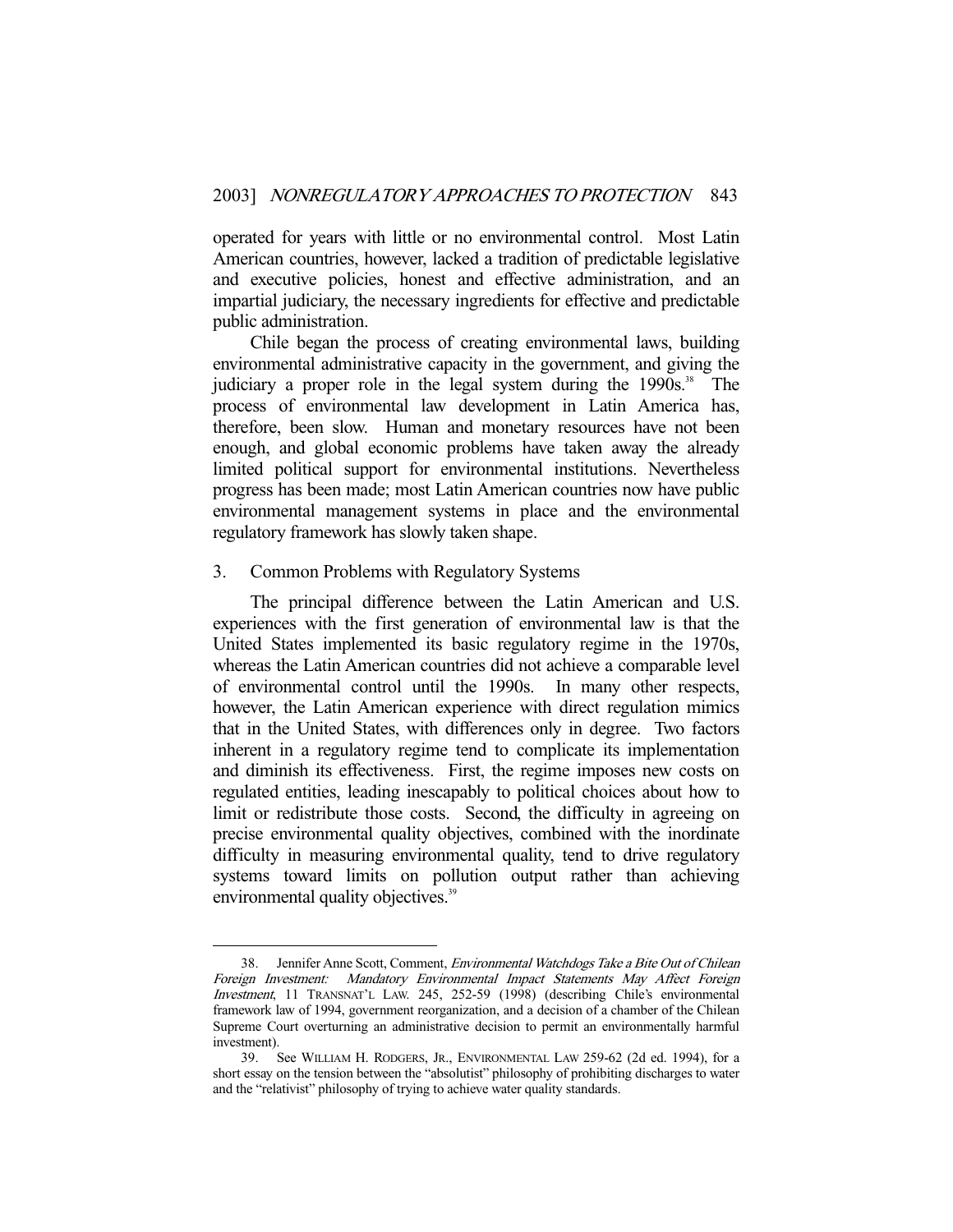On the cost side, individuals, businesses, and the government alike face shortages of capital to finance the improvements in plants, equipment, and technology that are necessary to make even the first serious reductions in pollution or other environmentally harmful activities, especially among small and medium industrial enterprises and at the household level. The financial challenge is formidable enough in the United States; for developing countries in Latin America it is profound and chronic.<sup>40</sup> It is not surprising, then, that the statutory and regulatory system makes accommodations to economic considerations. Among the accommodations in both regions:

– Different emission standards were issued for existing and new activities. The standards for existing sources were normally much less stringent than those for new sources.

– Personal experience as consultants has shown us that although some existing activities could comply through simple improvements in efficiency or modification of their processes, investments in endof-pipe controls (scrubbers, electrostatic precipitators, water treatment plants, etc.) generally occurred only if there was a production need such as an increase in capacity.

– Most existing sources could not comply with the schedules, and enforcement capacity was inadequate. Compliance was substantially delayed for most sources. Some existing sources were legally excused from compliance altogether.

– Schedules and standards were changed to accommodate the noncomplying sources, especially state enterprises, thus diminishing the credibility of environmental programs.

 Another characteristic of most environmental regulation systems is that they set different levels of control for different types of activities. Developing countries, even more than developed ones, have limited resources for enforcing environmental regulations. Authorities concentrate their efforts on big, notorious sources, $4$  imposing a disproportional reduction burden on those types of sources and

 <sup>40.</sup> RICARDO KATZ & GABRIEL DEL FAVERO, EL SISTEMA DE GENERACIÓN DE NORMAS DE CALIDAD AMBIENTAL Y DE EMISIÓN (Revista Estudios Públicos, 1998).

<sup>41.</sup> See JOHN QUARLES, CLEANING UP AMERICA: AN INSIDER'S VIEW OF THE ENVIRONMENTAL PROTECTION AGENCY 14-36 (1976) (describing the U.S. Environmental Protection Agency's deliberate decision to focus early enforcement attention on big industries like the steel industry in order to impress upon all of U.S. industry the serious resolve of the new agency and the importance of the new environmental mandates).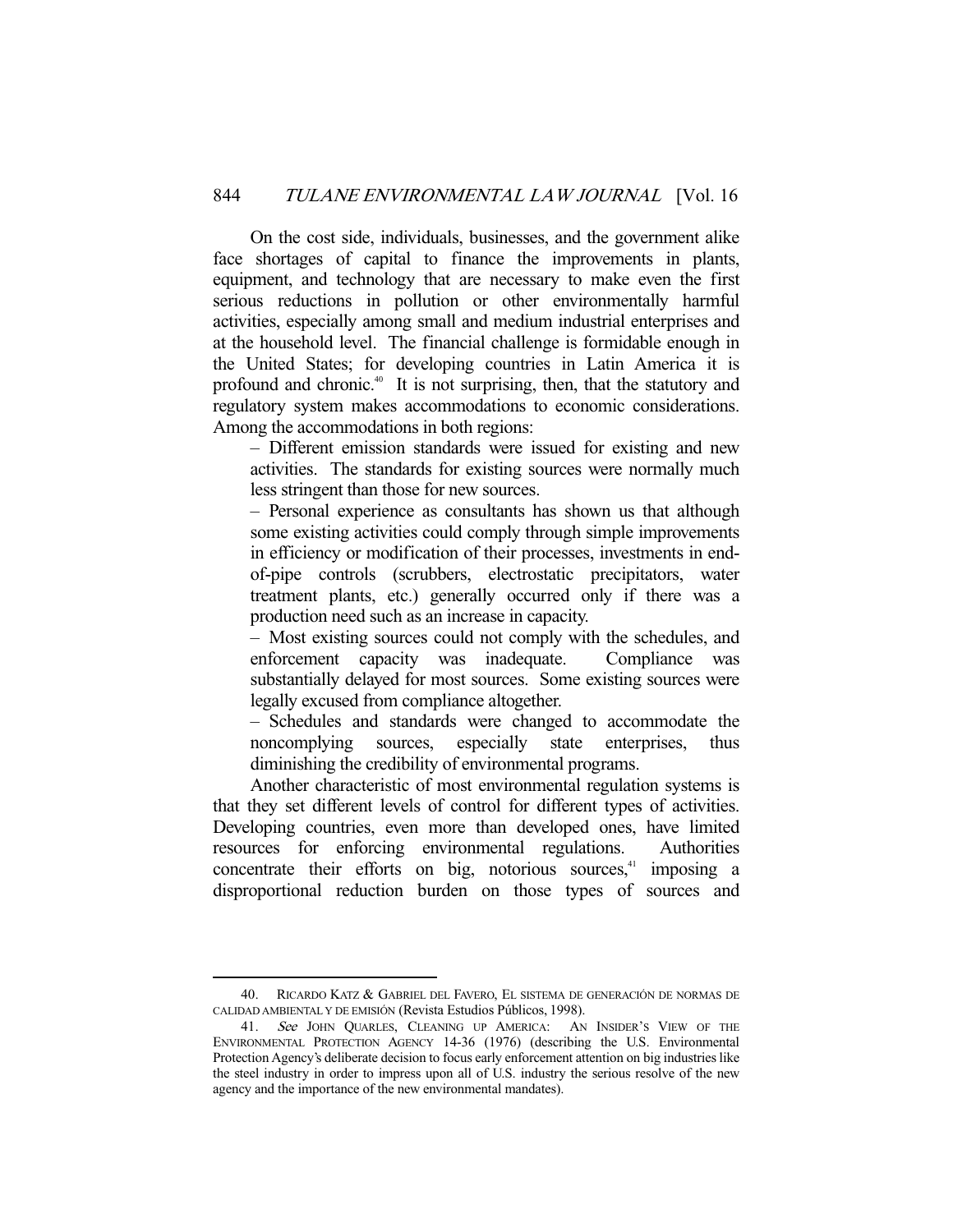neglecting small, dispersed ones, which have grown more and are now contributing importantly to pollution.<sup>42</sup>

 Another troublesome aspect of rules-based regulatory systems is the inconsistency between emission standards and ambient environmental quality standards. Scientific or engineering theory suggests that emission standards should be designed with an environmental (ambient) goal in mind. In a perfect world, the sum of all pollutant releases will result in ambient levels that comply with the ambient standard or goal, and a system to allow new activities will be devised so as to allow overall economic activity to grow without allowing for pollution growth. In reality, though, there is ambiguity and disagreement about where to set the ambient goal, and ambient conditions can be difficult to measure. There is also a moral/political component to the issue that emphasizes pollution prevention as a goal in itself, regardless of its environmental effects. For these and other reasons, most developed countries' systems have numerous emission or discharge standards, and developing countries have normally copied those standards without specific reference to local ambient conditions or their economic and technical feasibility in the local context.

 The application of technology-based standards yields significant environmental improvements, but when they fail to result in the desired ambient environmental quality, awkward adaptations are needed to achieve (or at least strive for) the ambient standards, and those adaptations have their own economic and institutional costs.<sup>43</sup> One such cost is repeated ratcheting of the emissions standards over time to accommodate new-comers as well as to meet the demands for better environmental quality.<sup>44</sup> This approach can impose high control costs if new equipment is required before the source has been able to depreciate the cost of the previously required equipment. It also shifts the environmental responsibility from the polluters to the regulators; if most sources are complying with the emission standards and ambient environmental quality is still unacceptable, it is the regulators' fault, not

 <sup>42.</sup> See, e.g., CWA § 404, 33 U.S.C. § 1342 (2000). In the United States, the most notorious example of this effect is the unwillingness to address nonpoint sources of water pollution such as farms and sprawling residential development.

 <sup>43.</sup> In the United States, there has been enormous controversy, for example, over the trouble and expense of the as-yet unsuccessful efforts since 1970 to bring urban air quality within the health-based limits of the National Ambient Air Quality Standards. CAA § 109, 42 U.S.C. § 7409 (2000). See generally Whitman v. Am. Trucking Assoc., 531 U.S. 457 (2001).

 <sup>44.</sup> In the CAA, for example, new stationary sources of pollution in nonattainment areas can be permitted only if their emissions are "offset" by corresponding reductions at existing sources. CAA § 173(c)(1), 42 U.S.C. § 7503(c)(1) (2000).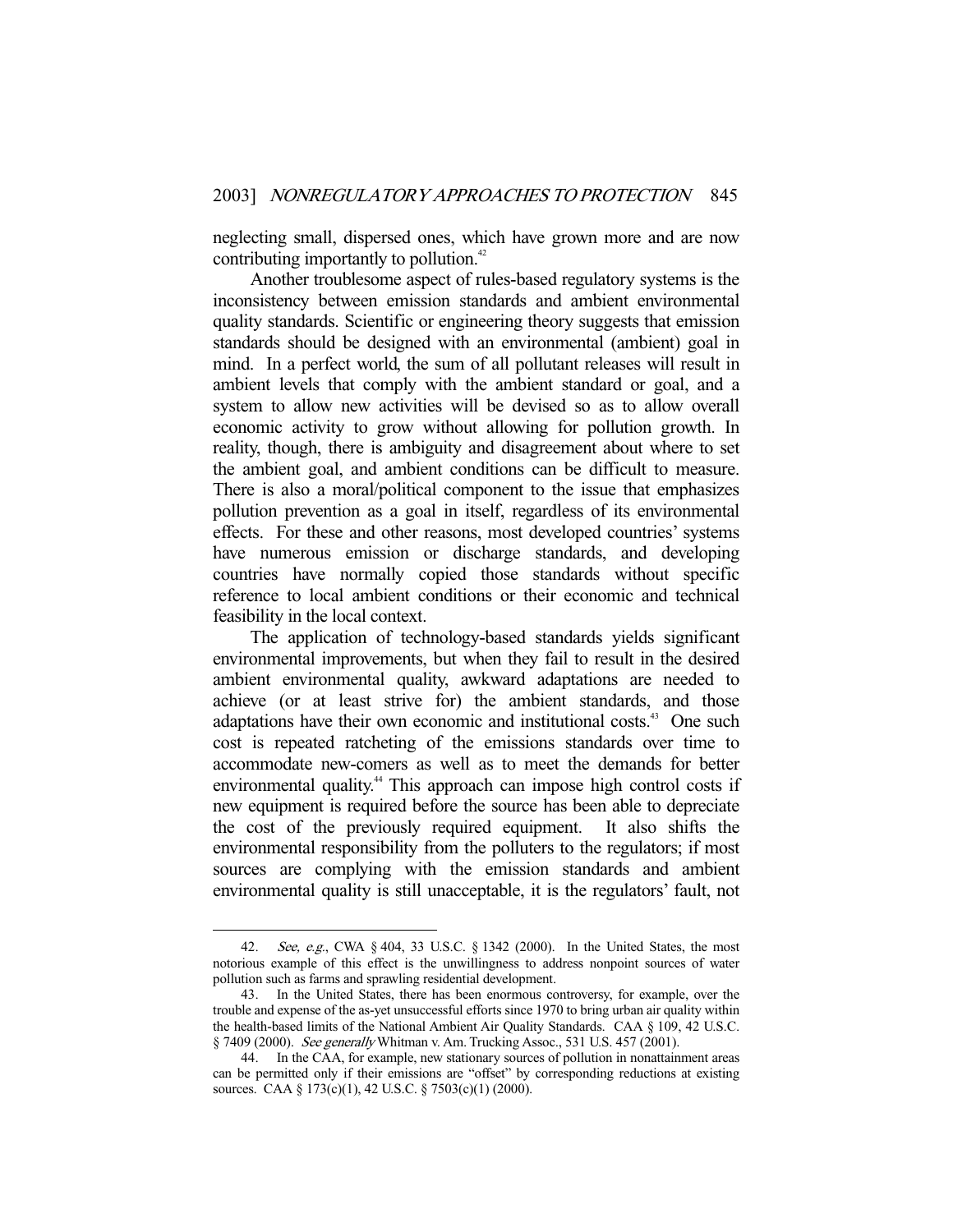the polluters'. Finally, the system needs some way of apportioning the reduction in excess emissions. Like most countries faced with this problem, Chile has adopted a proportional emissions reduction approach—each source is called upon to reduce emissions by the same percentage.45 While seemingly fair because each source is asked to bear its "fair share" of the necessary reductions, uniform reduction strategies in fact raise questions of equity across sources with differing circumstances. They are also economically inefficient.<sup>46</sup> Without emissions trading among the affected sources, reductions are obtained from all sources, regardless of the costs to each source.<sup>47</sup>

# C. Second-Generation Environmental Law: Nonregulatory **Instruments**

 It is our observation, guided and reinforced by the observations of others,48 that recent developments in environmental law in Cuba emphasize the reorientation of government agencies toward environmental considerations and some corresponding opening of agency decision making to greater public input. Such legal developments are important, indeed essential, in laying the foundations of a national system of environmental law and administration, especially in a nation like Cuba where the government has a much larger role in society and the economy than in capitalist nations. The greening of the government in Cuba required many of the same reforms of substantive law and of the procedures of public administration that marked the early stages of U.S. environmental law. In both cases, government reformed itself by specifying requirements and internal procedures for research, analysis, and coordination with respect to the environmental consequences of government actions, and by reorganizing government or

 <sup>45.</sup> Some elements of U.S. environmental law adopt a planning-based approach rather than a uniform reduction approach. See generally OLIVER A. HOUCK, THE CLEAN WATER ACT TMDL PROGRAM: LAW, POLICY, AND IMPLEMENTATION (2d ed 2002).

 <sup>46.</sup> BRUCE A. ACKERMAN & WILLIAM T. HASSLER, CLEAN COAL/DIRTY AIR OR HOW THE CLEAN AIR ACT BECAME A MULTIBILLION DOLLAR BAILOUT FOR HIGH-SULFUR COAL PRODUCERS AND WHAT SHOULD BE DONE ABOUT IT 13-58 (1981) (presenting a classic critique of one uniform-reduction approach).

<sup>47.</sup> See U.S. ENVTL. PROT. AGENCY, CLEAN AIR MARKETS-PROGRAMS AND REGULATIONS (Oct. 25, 2002), at http://www.epa.gov/airmarkt/arp/overview.html (referring to a U.S. General Accounting Office study of the economic benefits of emissions trading). The sulfur dioxide emissions trading system in Title IV of the CAA has helped electric generating facilities and major industrial facilities achieve the environmental goal of reducing sulfur dioxide emissions by 10 million tons per year at approximately one-half of the cost to the nation that a straight proportional reduction would have imposed.

<sup>48.</sup> Houck, *supra* note 11, at 69-79.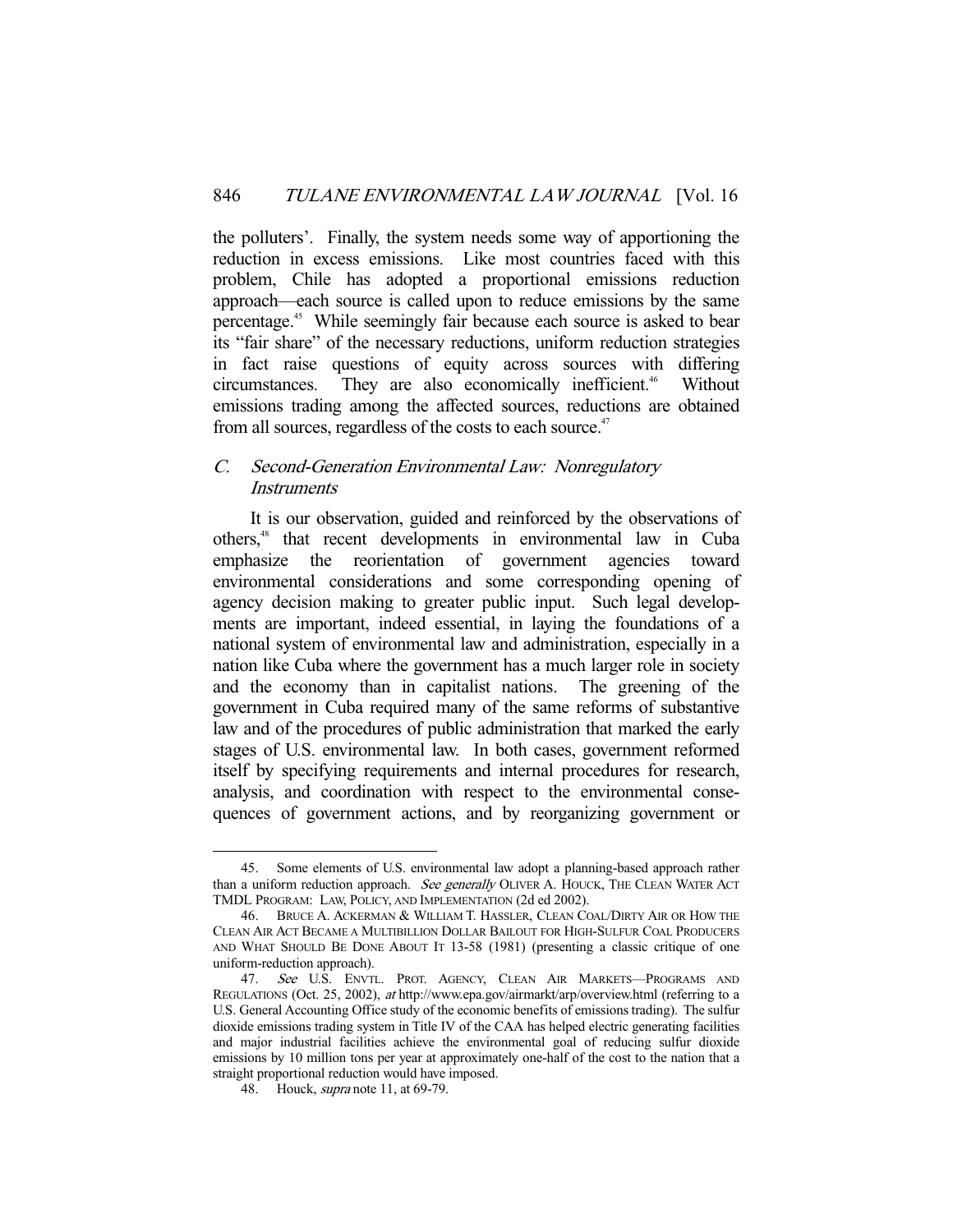creating new agencies and officials charged with environmental responsibilities.49 Monitoring and enforcement of these self-imposed obligations comes primarily from within the government itself, through executive mandates and political directives, oversight by legislative or other bodies outside the administrative bureaucracy, and ultimately through some systems for public accountability. Cuba, like many other countries around the world, borrowed ideas and approaches from those who have undertaken these governmental reforms, including the United States and other developed countries.<sup>50</sup> Environmental impact assessment requirements are an obvious and leading example. $51$  It appears that Cuba has carried out this element of environmental law development with an admirable level of sophistication, determination, and support from the political leadership.

 Our interest in nonregulatory approaches to environmental protection, however, does not pertain to the theme of environmental selfreform of the government in the exercise of its ministerial duties. Government agencies, after all, are not susceptible to economic incentives or other market-based instruments. Rather, we are thinking of nonregulatory approaches as substitutes or complements to a system of regulation addressing the behavior of production units, enterprises, and individuals. So our interest lies in the second theme of environmental law development, the formulation of systems of control of pollution or other environmentally harmful consequences of productive activities of all kinds, including manufacturing, transportation, mining, construction, and agriculture.

 Recognizing the limitations of the standard regulatory systems described in Part II.B. above, environmental policy analysts and policymakers developed alternative legal devices designed to steer private actors in the direction of environmental protection by engaging their day-to-day interest in ways to reduce costs of production and improve product quality. The basic idea is to make it worthwhile as a business or personal matter for the target party to undertake desired measures for environmental improvement. If such motivational strategies are effective, the society may be able to avoid or reduce the rigidities, legalities, and bureaucratic superstructures of the commandand-control regime. These nonregulatory variants can be grouped in

 <sup>49.</sup> Id. at 18-25.

 <sup>50.</sup> Santos, supra note 6, at 11-15 (emphasizing international and Latin American sources).

 <sup>51.</sup> Houck, supra note 11, at 25-38.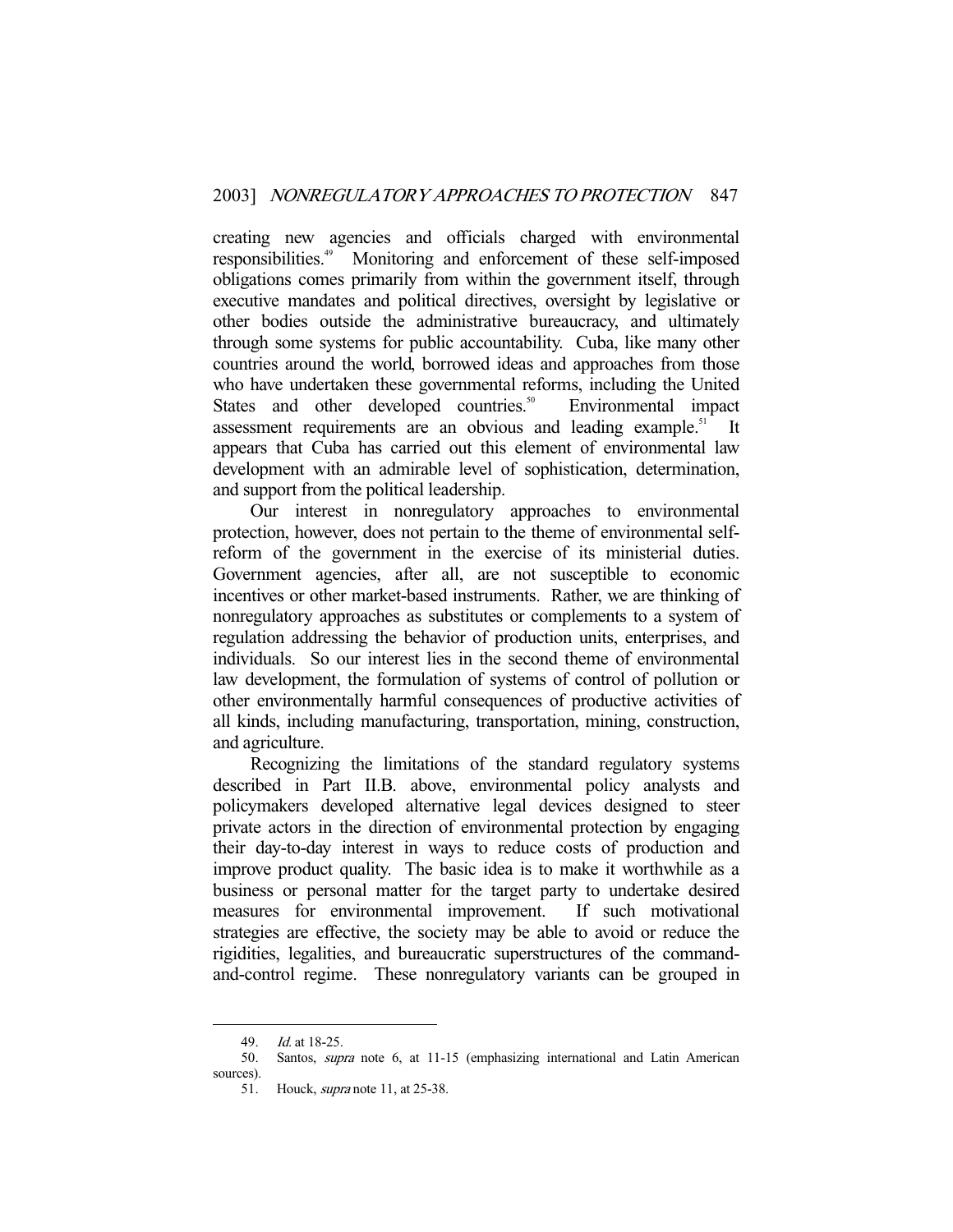three broad categories: economic instruments, information devices, and management mechanisms.<sup>52</sup>

### 1. Economic Instruments

-

 The theory behind most economic instruments is to implement the polluter-pays principle by imposing directly on the producer the social costs of its environmental pollution, which are ordinarily external to market-calculated costs of production because they are borne by the public at large or the victims of pollution. Because markets routinely fail to internalize costs automatically, cost-internalization requires governmental intervention to impose or assign the cost to the producer.<sup>53</sup> As surveyed some years ago by the Organization for Economic Cooperation and Development (OECD), economic instruments can take a variety of forms.<sup>54</sup> The most obvious possibility is to set a tax or a fee on the amount of pollution, or on the environmentally offending product.55 Subsidies or rebates for good environmental performance are the obverse of taxes. Subsidies are disfavored in theory because they are inconsistent with cost internalization, but they are much more popular among politicians than taxes or fees. Another economic device, especially suitable to prevent environmentally harmful disposal of products by the end user, is the deposit-refund system, or its more ambitious variant, the take-back requirement that holds the original manufacturer responsible for the ultimate disposal, reuse, or recycling of the product. Economic instruments that are styled "market-based" mechanisms include transferable (tradable) emission rights or transferable resource quotas. Explicit or implicit exposure to financial liability for personal or environmental harms or damage to natural resources also creates economic incentives, and the complementary

Other commentators classify nonregulatory options somewhat differently. For a similar classification to the one in the text, see Robert Stavins & Bradley Whitehead, Market-Based Environmental Policies, in THINKING ECOLOGICALLY, supra note 2, at 105, 106-09 (listing as "market mechanisms" pollution charge systems, tradable permits, deposit-refund systems, reducing market barriers, eliminating government subsidies, and providing public information); see also Stewart, supra note 25, at 94-99 (dividing the world of economic instruments into five groups: economic incentive systems (of which he lists four types), market-based information strategies, liability for environmental damage, "free-market environmentalism" (property rights), and pure subsidies).

<sup>53.</sup> See Maureen L. Cropper & Wallace E. Oates, *Environmental Economics: A Survey*, in ECONOMICS OF THE ENVIRONMENT: SELECTED READINGS 50, 52-58 (Robert N. Stavins ed., 4th ed. 2000) (providing a readable, succinct summary of environmental economic theory).

 <sup>54.</sup> OECD, ECONOMIC INSTRUMENTS FOR ENVIRONMENTAL PROTECTION (1989).

 <sup>55.</sup> Maureen L. Cropper & Walker E. Oates, Environmental Economics: A Survey, 30 J. ECON. LITERATURE 675, 679 (1992). This is often referred to as a Pigouvian tax because the idea was first developed by the French economist A.C. Pigou.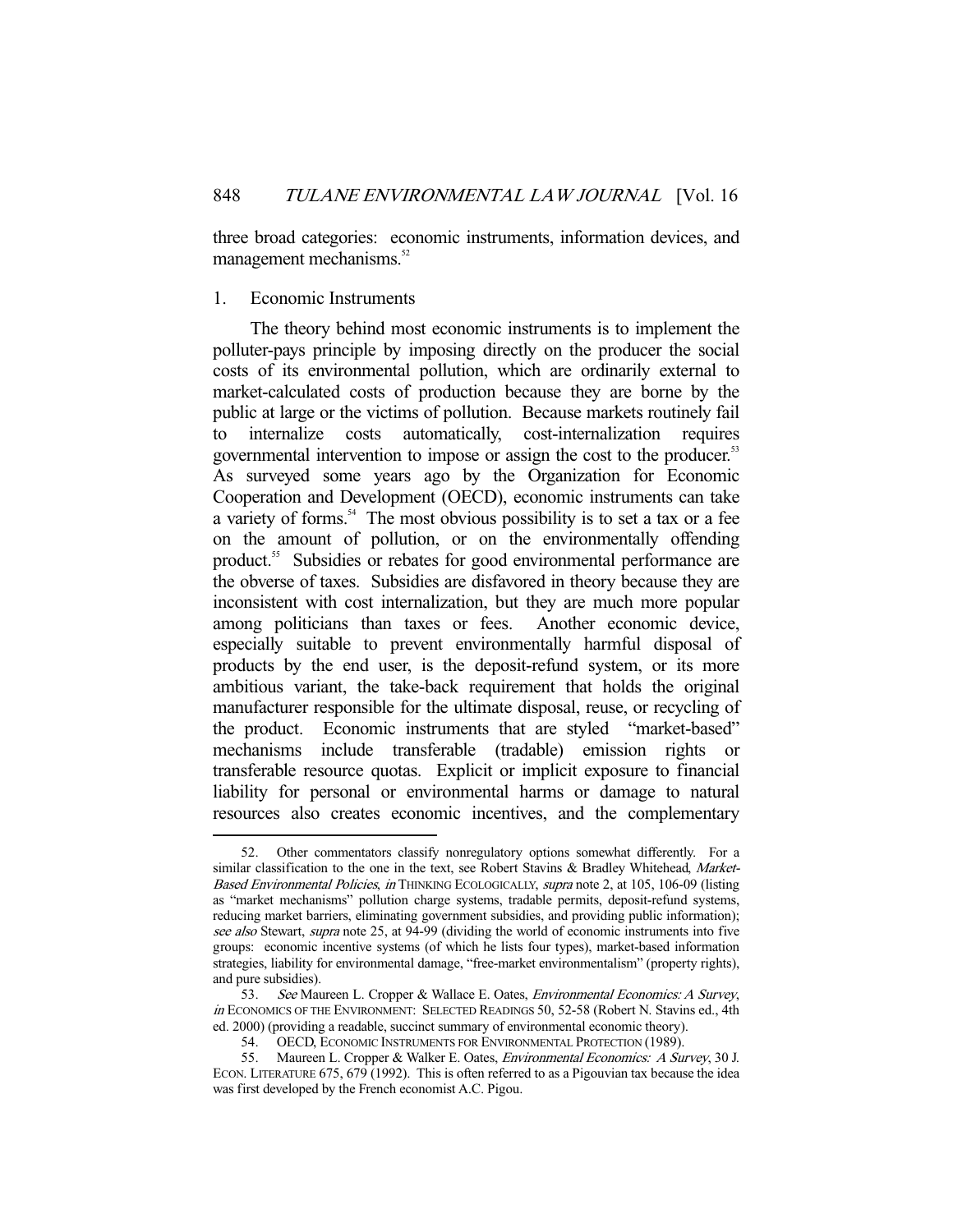requirements for mandatory insurance coverage, such as for oil spills, also serve to impose costs on the polluter (while at the same time perhaps limiting that liability).<sup>56</sup> Some economic measures affect producing enterprises directly, while other measures serve to reduce pollution or environmental harm indirectly by changing the absolute or relative price of goods for the consumer.

#### 2. Information Devices

-

 Market theory lies behind most environmental information devices as well. Some information devices, such as eco-labels or warning labels, are oriented toward the consumer. In this case, the theoretical assumption is that if purchasers of a product or service are fully informed about the environmental or health harm (or benefit) associated with the product (or service) and any competing product, they can exercise their consumer preference for environmentally friendly goods, which will stimulate demand and prompt producers to make more. Other information devices are designed to compel producers to disclose certain kinds of environmental information.<sup>57</sup> In these cases, the expectation is that the disclosure will put public pressure on the producer to reduce the environmental releases or other environmental harms that are now publicly known. A third kind of information device, hazard warnings or labels, is not directly market-based, but springs from concepts of tort law that the maker or seller of a dangerous product should make the dangers known so that workers or others who might use the product or come in contact with it will take appropriate steps to prevent or reduce their exposure.

 Among the consumer-oriented environmental information devices, some relate to product characteristics and some relate to the processes or production methods used to make the product. For example, consumers may prefer a product with a particular characteristic, such as "phosphatefree" detergent so as to reduce their personal contribution to eutrophication of lakes and rivers, or paper that is "100% post-consumer recycled fiber" to help reduce waste and promote recycling. The labels relating to processes or production methods raise more complex

 <sup>56.</sup> Protocol to the International Convention on Civil Liability for Oil Pollution Damage 1969, Nov. 19, 1976, 16 I.L.M. 617 (entered into force Apr. 8, 1981). Civil liability and insurance has been part of the international oil spill regime for many years, but international and national regimes also includes ship design and operational standards. See International Convention for the Prevention of Pollution from Ships, Oct. 21, 1980, 94 Stat. 2297.

 <sup>57.</sup> The U.S. Toxic Release Inventory is the best known example. Emergency Planning and Community Right-to-Know Act § 313, 42 U.S.C. § 11023 (2000).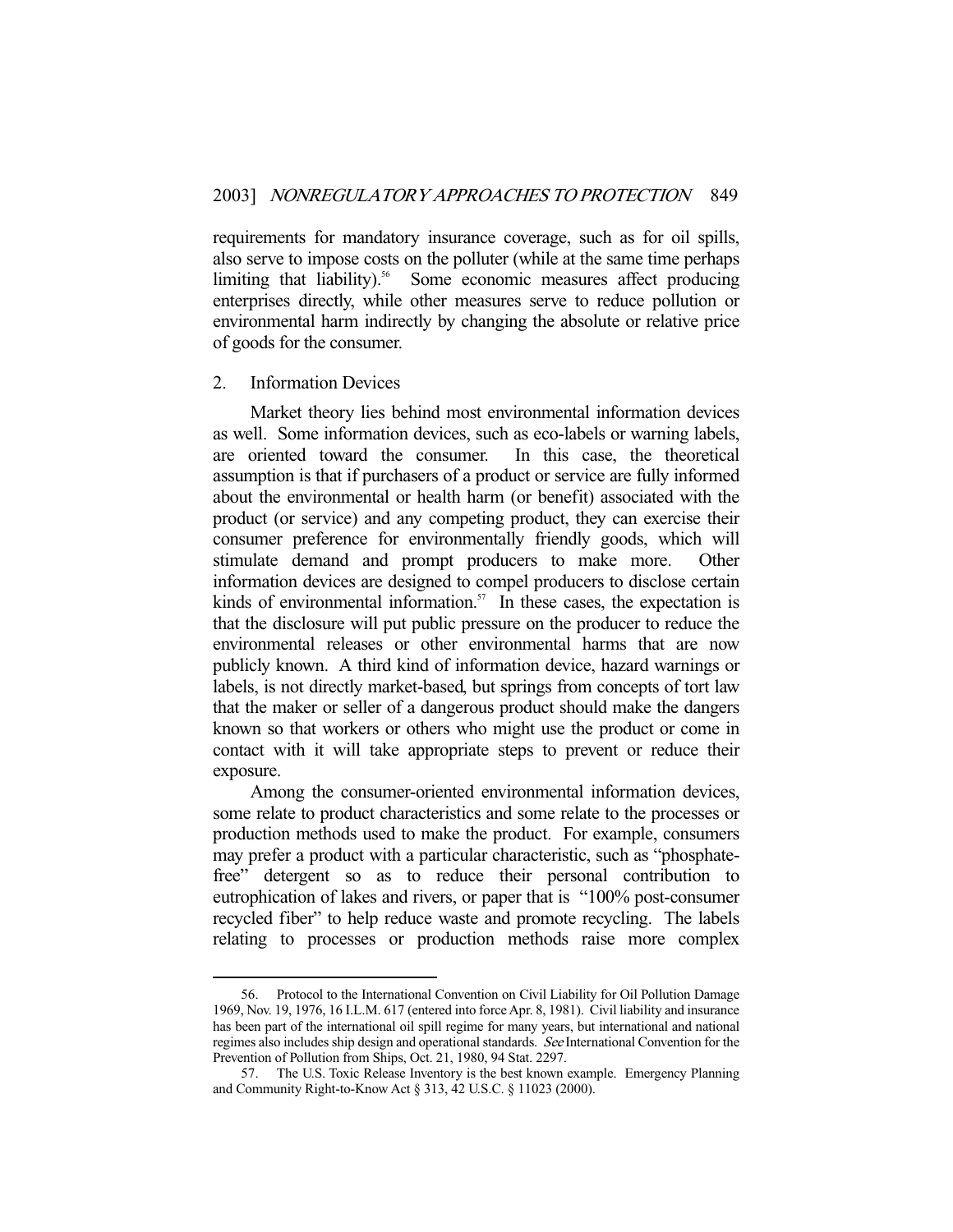questions about how to judge different kinds of environmental effects, because the use of the label usually depends on meeting a set of environmental criteria determined by public or private authorities, criteria that usually cover more than one type of environmental harm or benefit. Thus, there was substantial controversy in the United States recently about the criteria for carrying the marking "organic" on food products.<sup>58</sup> Even more controversial are so-called "eco-labels," very common in Europe, which try to reflect an overall environmental assessment of means of production.<sup>59</sup> This controversy spills over into international trade policy when the eco-labels are applied to products manufactured in other countries; developing countries are generally opposed to ecolabeling for fear that it will be too costly to meet the criteria and because it intrudes into local choices about environmental controls on production facilities.<sup>60</sup>

 The category of information devices for enterprise reporting or disclosure covers a variety of legal programs. At the most basic level, environmental regulation systems can require regular, public reporting of environmental releases such as emissions of air pollution and discharges of wastewater.<sup>61</sup> These reports can then be compared to the legally permitted rates of release, putting the public spotlight on facilities that are not complying with legal requirements. A more creative use of reporting that represents the kind of nonregulatory approaches we are emphasizing is the Toxics Release Inventory in the United States.<sup>62</sup> By law, manufacturing facilities are required to disclose the quantities of certain listed toxic chemicals that they release each year to the air, to the water, or on land as part of waste disposal.<sup>63</sup> The environmental releases are allowed by law, but they must be publicly reported. $64$  The result of this requirement of publication has been dramatic. Companies do not want to be publicly identified as "toxic polluters," so they immediately took steps to reduce or, if possible, completely eliminate their releases of

<sup>58.</sup> See Candy Sagen, The New Standards: What Does "Organic" Really Mean?, WASH. POST, Oct 21, 2002, at F1 (noting that "it took more than a decade for the new standards to be hammered out").

<sup>59.</sup> Ellen Margrethe Basse & Sanford E. Gaines, How Thinking About Trade Can Improve Environmental Performance: Trade Issues in Environmental Labeling Systems, 8 ENVTL. LIABILITY 71, 73-77 (2000); James Harding, Business and the Environment: Sticking Point for Fresh Green Products—The EU Ecolabel Has Irked Some Manufacturers, FIN. TIMES (London), Mar. 29, 1995, at 16.

<sup>60.</sup> Basse & Gaines, supra note 59, at  $77-84$ .

 <sup>61.</sup> See CAA § 114, 42 U.S.C. § 7414; CWA § 308, 33 U.S.C. § 1318.

 <sup>62.</sup> See 42 U.S.C. § 11023 (requiring the implementation of the Toxic Release Inventory).

 <sup>63.</sup> Id.

 <sup>64.</sup> Id.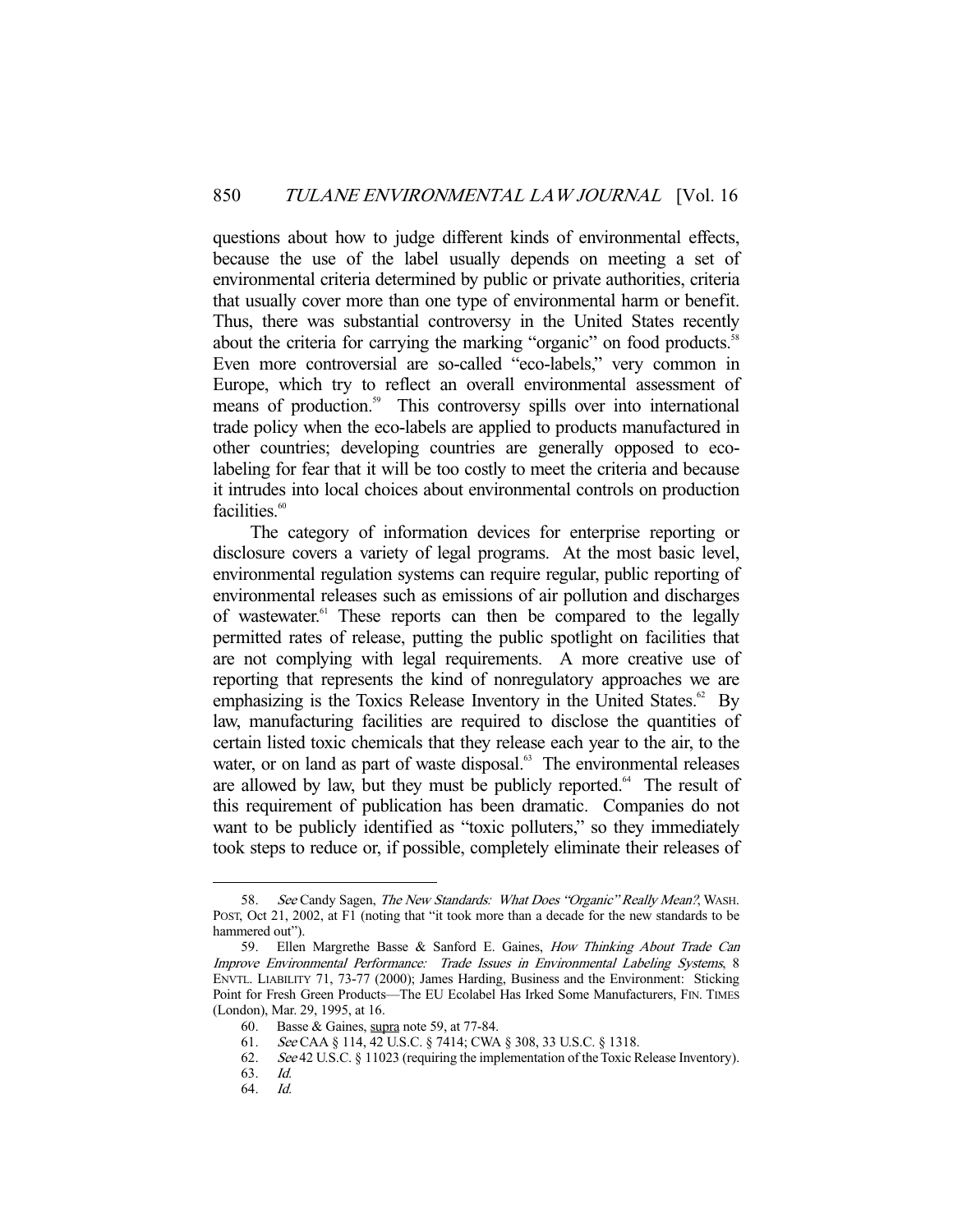these chemicals.<sup>65</sup> In just a few years, many companies voluntarily reduced their reported releases by 90% or more.<sup>66</sup>

 A similar, though less dramatic, effect has come from the development of national systems to report environmental releases, known as the Pollutant Release and Transfer Registry (PRTR). In recent years, the North American Commission for Environmental Cooperation, a trinational commission including Canada, the United States, and Mexico, has published annual reports of the PRTR data for Canada and the United States, broken down by provinces or states and by the types of industry.<sup>67</sup> The data have revealed that the province of Ontario is generating far more pollution than expected, and this has created public pressure on Ontario and the businesses within to reduce those releases.<sup>68</sup> Moreover, Mexico is now under serious pressure to institute a legal requirement for all pollution sources to report their releases.<sup>69</sup>

#### 3. Management Mechanisms

 Management mechanisms constitute another diverse category of nonregulatory measures. Management mechanisms are intended to ensure that companies have management systems in place that include a high-ranking officer with environmental responsibility for the company. These mechanisms also develop information within a company about its environmental performance and bring environmental problems or other issues to the senior officers of the company. Management approaches began about twenty years ago with the first efforts by several large corporations to conduct environmental audits of their own operations.<sup>70</sup> By identifying situations in which a company is not meeting its legal requirements with respect to environmental performance or where it could take simple steps to enhance its performance, the environmental

Sidney M. Wolf, Fear and Loathing About the Public Right to Know: The Surprising Success of the Emergency Planning and Community Right-to-Know Act, 11 J. LAND USE & ENVTL. LAW 217, 249-307 (1996).

 <sup>66.</sup> Bradley C. Karkkainen, Information as Environmental Regulation: TRI and Performance Benchmarking, Precursor to a New Paradigm?, 89 GEO. L.J. 257, 259 (2001).

 <sup>67.</sup> N. AM. COMM'N FOR ENVTL. COOPERATION, TAKING STOCK 1999: NORTH AMERICAN POLLUTANT RELEASES AND TRANSFERS 1-4 (2002), *available at* http://www.cec.org/takingstock/ index.cfm?varlan=english.

 <sup>68.</sup> Id. at 12-17.

 <sup>69.</sup> N. AM. COMM'N FOR ENVTL. COOPERATION, PUBLIC ACCESS TO GOVERNMENT-HELD ENVIRONMENTAL INFORMATION 124-33 (2d 2003), available at http://www.cec.org/files/PDF/ LAWPOLICY/NAELP10\_en.pdf (discussing public access to government-held environmental information).

 <sup>70.</sup> The European Union institutionalized environmental auditing with its Eco-Management and Audit Scheme (EMAS). Commission of the European Community Council Regulation (EEC) No. 1836193, 1993 Official J.L. 168.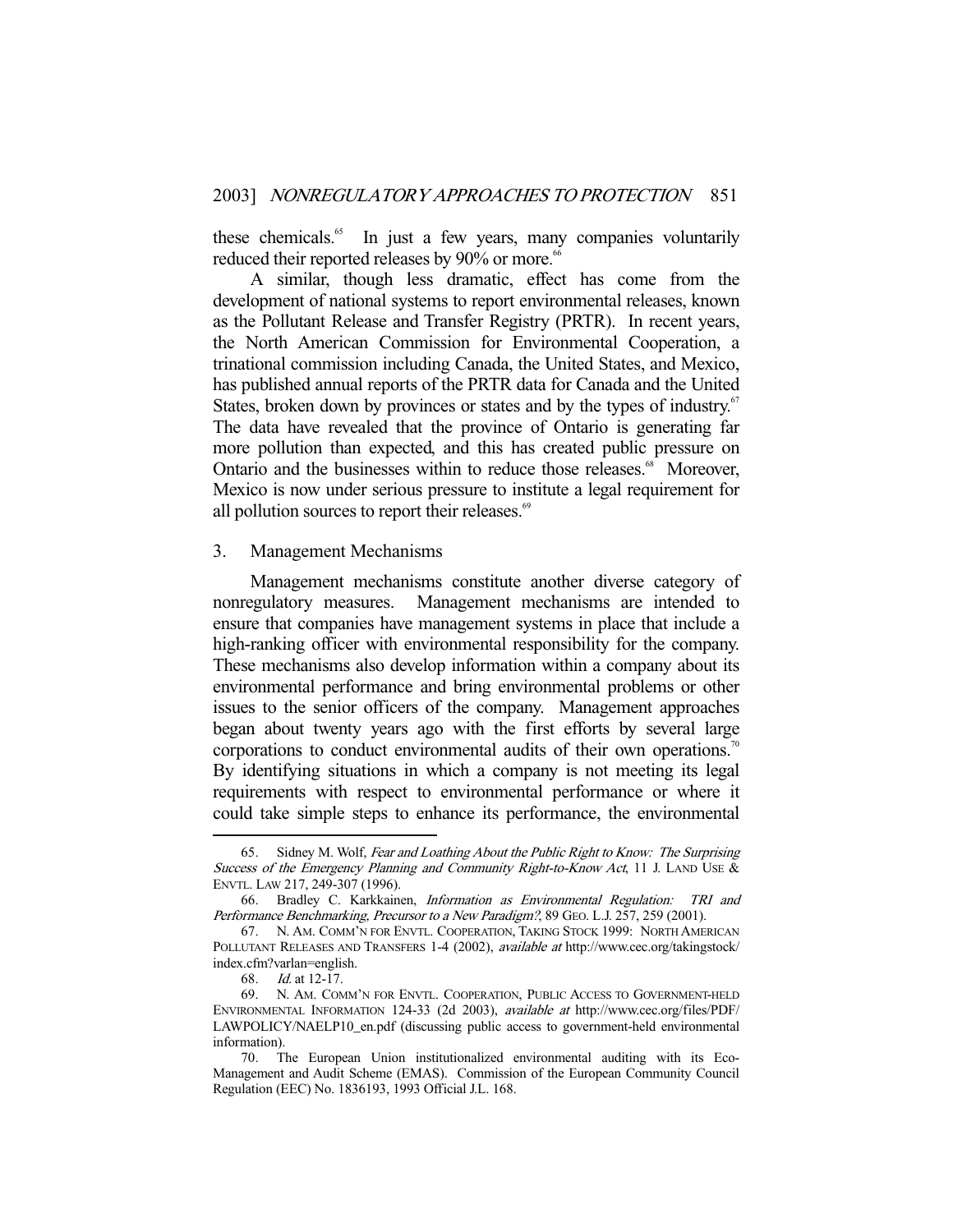audit allows company management to reduce or avoid legal liability for environmental violations.

 Environmental audits are also useful for investment transactions, including all those related to the privatization of government enterprises. The audit allows the purchaser or investor to be sure that the particular company or property is not encumbered with old contamination or inadequate pollution control systems. The private sector generated its own system based on environmental due diligence audits and private contractual agreements between the parties.<sup>71</sup> Later, the World Bank and other lending institutions developed their own guidelines for environmental audits.<sup>72</sup> As audits and private agreements started to be common, even if projects were privately financed the benchmark became: "Does the project comply with World Bank guidelines and standards?"

 A further basic condition for projects financed through multilateral institutions such as the Inter-American Development Bank (IDB), the World Bank, the International Finance Corporation (IFC), and others, is that the environmental impact of projects is to be controlled and mitigated, and that local institutions are to be capable of monitoring the projects and enforcing the local regulations.<sup>73</sup> Similar requirements were imposed on projects financed through private banks and investors.<sup>74</sup> This was so much so, that most projects prepared an environmental impact study to comply with local in-country regulations and another to be presented to the project financiers. Lately this has ceased to happen as projects just prepare one environmental impact assessment that fully complies with World Bank standards. This situation has also helped with transparency (one of the most important issues for the World Bank) as well as with social themes. Multilateral institutions include social impacts as an integral part of their evaluation. Governments tend to consider through separate channels the environmental and social aspects of a project.

 <sup>71.</sup> In the Bolivian "capitalization process," the privatization of the pipeline system included a clause stating that certain environmental liabilities will be assumed by the Bolivian government. The job itself had to be carried out by the new owner/operator, but costs were paid by the government.

<sup>72.</sup> WORLD BANK, THE WORLD BANK OPERATIONAL POLICIES (OP 4.01) (1999), available at http://Inweb18.worldbank.org/ESSD/essdext.nsf/47ByDocName/PolicyOperationalPolicy.

 <sup>73.</sup> Ricardo Katz, personal experience as consultant to IDB and the World Bank in numerous environmental and social due diligence projects in Chile, Bolivia, Peru, and Argentina.

 <sup>74.</sup> Ricardo Katz, personal experience as consultant for mining and pulp and paper projects in Chile during the late 1990s and early 2000s.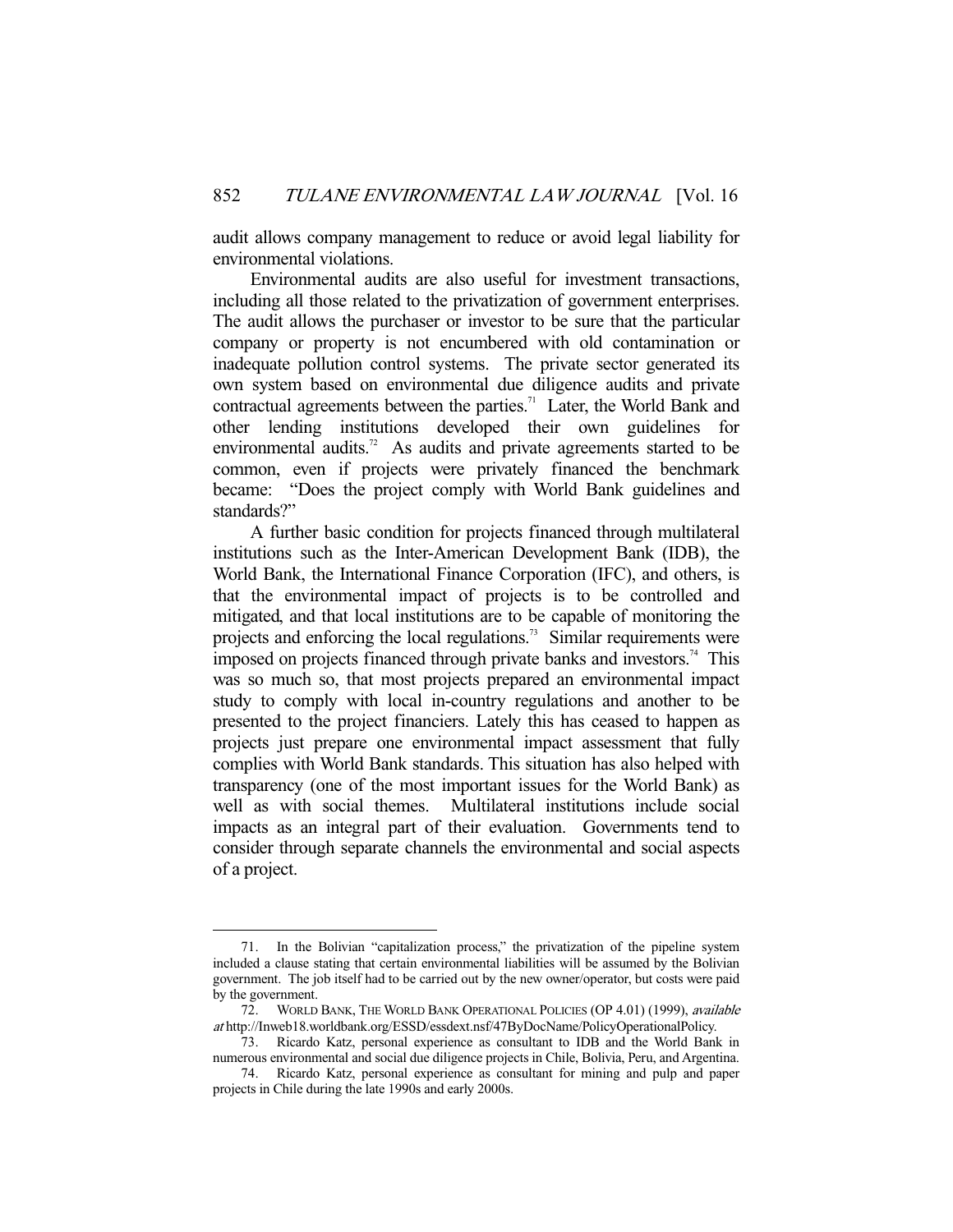As the years went by, and experience accumulated, project managers, as well as investors, started to realize that it was one thing for the project to comply with World Bank guidelines and standards during the design and construction phase and another for those projects to be operated under those same guidelines and standards. This situation resulted in most financing contracts including environmental auditing clauses, by which projects take the commitment of being independently audited on a routine basis by private consulting companies that report to the financing institution, even though they are paid by the project itself. Installment disimbursements are tied to the results of these audits. This is a very powerful incentive to comply with regulations, although nonregulatory in that it is contractually based.

 An ambitious environmental management standard has been developed in recent years by the International Organization for Standardization  $(ISO)$ <sup>75</sup> To meet the ISO-14001 standard, a company must have a complete environmental management system in place that reports to senior company management and the board of directors, and systems for gathering internal information about environmental performance and criteria for deciding on corrective measures.<sup>76</sup> Independent auditors will inspect a company and "certify" that it meets the ISO standard.<sup>77</sup> The sole enforcement mechanism under this program is through private contracts–a company may require that other companies from which it buys be "ISO-14001 certified" so that its own products can carry that certification.<sup>78</sup> Some governments will give certain benefits to ISO certified companies, such as a reduced number of environmental inspections by the government.<sup>79</sup> The Cuban government's National Standards Office is working with the ISO-14000 system and studying how it might be applied in such sectors as tourism, investment, and industry.

 <sup>75.</sup> INT'L ORG. FOR STANDARDIZATION, ENVIRONMENTAL MANAGEMENT: THE ISO 14000 FAMILY OF INTERNATIONAL STANDARDS 2-3 (2002), *available at* www.iso.org/iso/en/prodsservices/otherpubs/iso14000/index.html [hereinafter ISO 14001].

<sup>76.</sup> Id.; see C. Foster Knight, Voluntary Environmental Standards vs. Mandatory Environmental Regulations and Enforcement in the NAFTA Market, 12 ARIZ. J. INT'L & COMP. L. 619, 622-29 (1995).

 <sup>77.</sup> Id.

 <sup>78.</sup> Id.

 <sup>79.</sup> Id.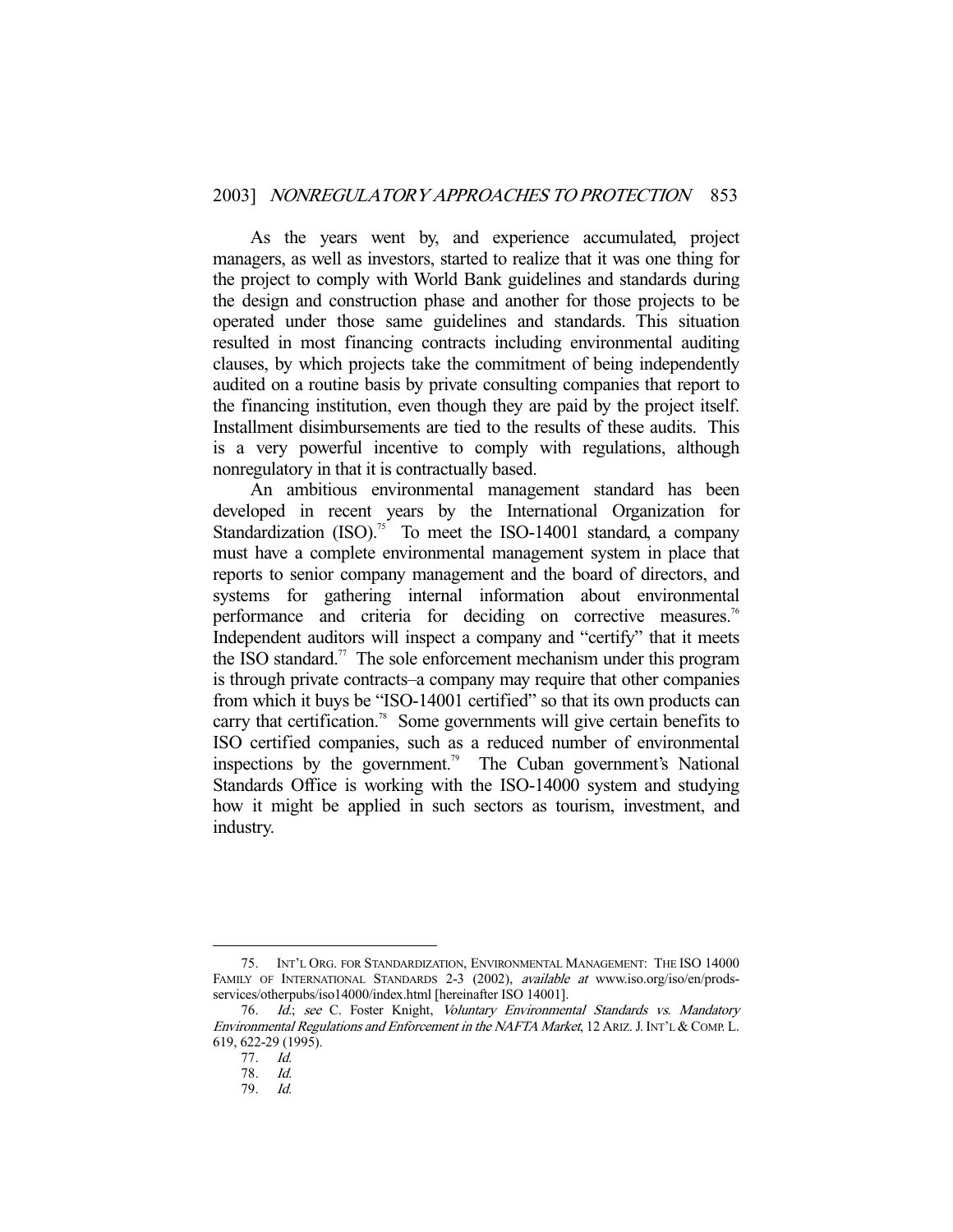#### III. LESSONS

-

## A. General Observations

 By definition, economic instruments for environmental protection can be effective only when the behavior of the targeted actor—be it the production unit, the consumer of the product, or the party disposing of waste material—is likely to be influenced by changes in cost or price of a single behavior or by the opportunity to change behavior based on comparisons between the cost of two alternative behaviors. It is difficult at best to make economic instruments effective for much of the Cuban economy because the administrative system of rewards does not foster changes in environmental behavior by individual units of production. The Cuban government is experimenting with modest departures from the uniform administrative model, such as revised systems of pricing for water and electricity under which rates increase with increasing use, but those departures are the exception rather than the rule.<sup>80</sup>

 As we understand the production system in Cuba and its relationship with government authorities, production units are not rewarded or compensated in profit-and-loss terms, so a particular production facility has no incentive to respond to measures like a pollution fee that would raise the cost of production. Even if the production unit were self-motivated to reduce environmental harms by installing pollution controls or investing in process changes, it can neither generate nor borrow the capital resources for such investments. Rather, planners in the government decide which facilities or which projects will receive public funding.<sup>81</sup> Moreover, at this point in the development of the Cuban economy, such capital resources are very scarce in any event, so the capacity to make changes in response to incentives of any type be they social, economic, or managerial—is severely constrained.

 The egalitarian structure of personal compensation for workers appears to allow almost no economic incentives to encourage Cuban workers to initiate environmental improvement measures on their own, though some worker initiative can be expected through ideas of social solidarity and personal or group desire to improve environmental quality. In terms of economic instruments targeted at consumers rather than producers, the same egalitarian pay structure and the prevailing low

<sup>80.</sup> Vazquez, *supra* note 4. The water-rate reform does not apply to agricultural users, the largest users of water. Id.

 <sup>81.</sup> The presentations we heard from Cuban officials repeatedly emphasized the planning approach and the importance of the planning agencies in directing economic activity and environmental protection efforts.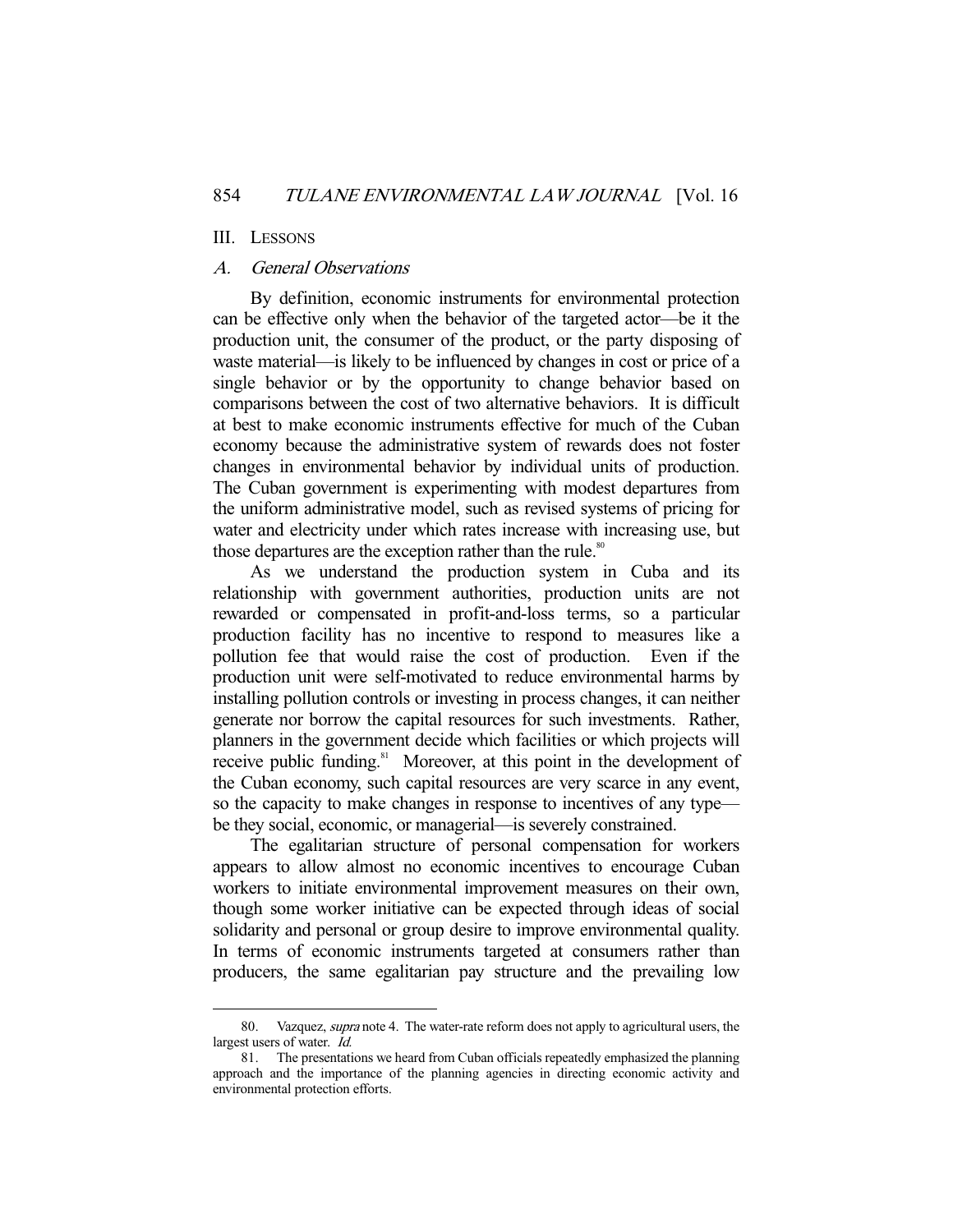levels of personal income leave consumers with few chances to express environmental preferences in their purchasing, and thus almost no capacity to influence producer behavior by shifting consumption to environmentally preferable products or services.<sup>82</sup>

 The more likely opportunity for using economic instruments in the Cuban context is for government planners to think strategically about how to improve environmental performance through allocation of capital resources to producer facilities and through government pricing of goods and services such as energy or consumer products to steer consumption patterns in desired directions. The Chilean experience, described below, offers some useful lessons in this regard. Nevertheless, it must be acknowledged that for the domestic sectors of the Cuban economy, the scarcity of government-controlled investment capital seriously limits the opportunity for strategic resource allocation, and the high proportion of personal consumption that is determined by quotas rather than free consumer choice among competing goods further limits the immediate application of economic instruments.

 The foreign direct investment sector, though, presents an entirely different picture, where there is significant room for more active deployment of economic instruments to steer investment preferences and to modify the behavior of both tourist facility managers and the tourists themselves. The Cuban authorities appear to be well aware of the opportunities here, and are discussing and, to some degree, implementing incentive or penalty systems to foreign investors. Already, somewhere in the range of 6% to 14% of all foreign investment moneys go in one way or another to environmental measures.<sup>83</sup> On the other hand, despite the long-standing existence of legislative authority to impose taxes for environmental protection and the rational use of resources, $\frac{84}{3}$  the finance ministry has apparently not yet approved any such taxes.

 Based upon our experience in having dealt with these issues in a number of countries in Latin America and in the United States, we will summarize some of the regulatory problems that have arisen in our countries and make suggestions for Cuba to avoid the same mistakes. Lastly, we will discuss some environmental issues in privatization of

 <sup>82.</sup> For example, many daily staples are distributed to citizens through quota systems rather than through an open market. Id.

<sup>83.</sup> *Id.*<br>84. Ley Ley del Sistema Tributario, LEY No. 73 [Taxation System, LAW No. 73], art. 50 (1994) (Cuba) (establishing the taxing authority, though article 52 delegates to the finance ministry the authority to establish the basis and rates of such taxes).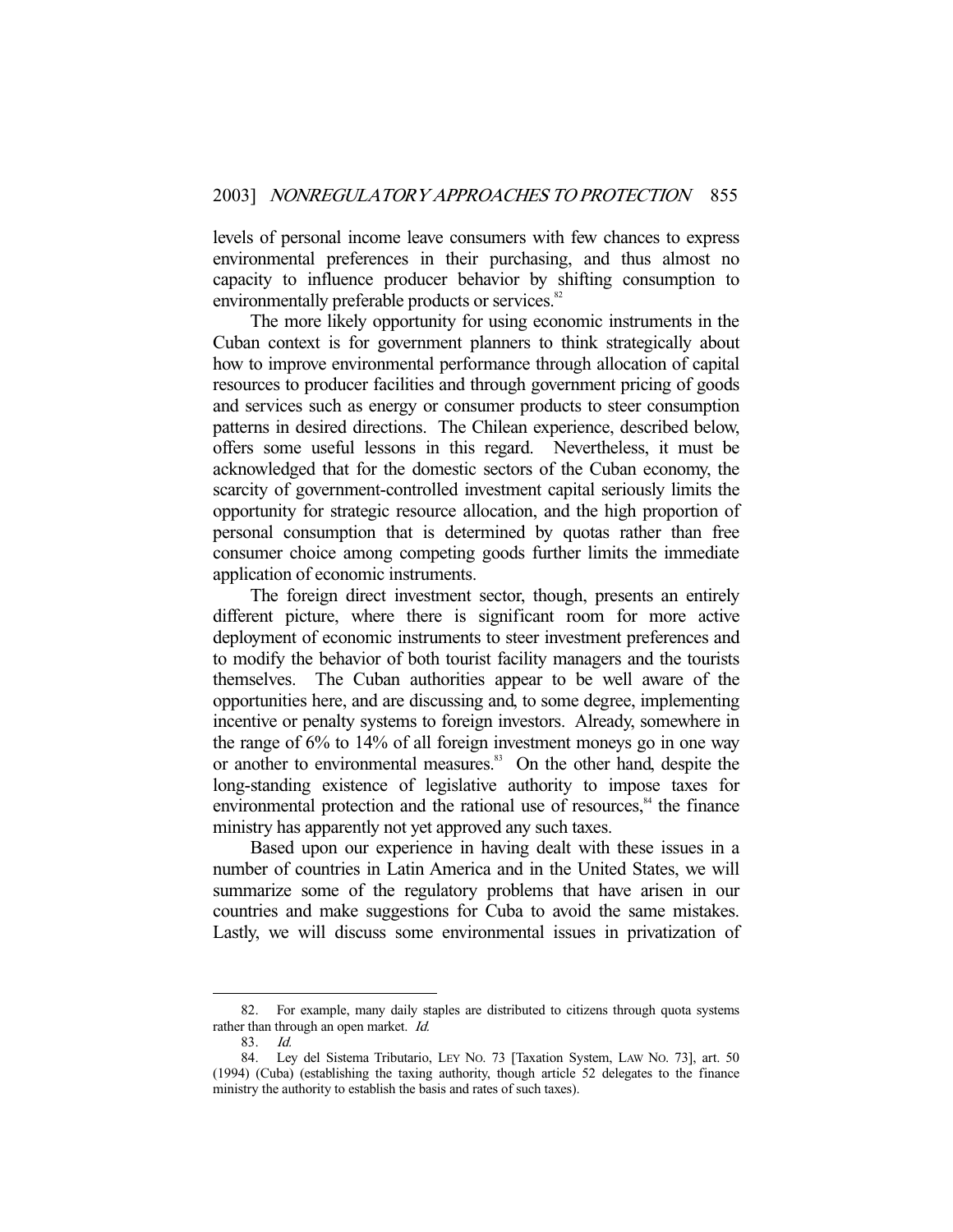production facilities, as this is a topic likely to form part of discussions in Cuba in the nearby future.

# B. Direct Control Policies vs. Holistic Approaches

 A common situation that arises in environmental policies in Latin American countries is the tug between the desire to control all possible situations through holistic programs versus the use of simple, direct policies aimed at specific problems one at a time. The direct regulation approach tries to create a set of border conditions that will result in the eventual internalization of the environmental externalities generated by different activities. This cost internalization will then result in an optimum environmental and economic situation as all costs will be considered by the parties involved. Such a task is too enormous and complex to work effectively in most situations, and no government has fully implemented the polluter-pays principle.<sup>85</sup> Our proposal is that government environmental planners, through an environmental impact assessment process, should try to identify specifically the negative impacts (or externalities) that they most want to avoid and design tailormade regulations to internalize those particular costs. For example, if the impact to be avoided is health effects for urban residents from automobile emissions, then a combination of regulations and other instruments can be applied to limit tailpipe emissions from each vehicle, the total number of vehicles, and, ultimately, the number of kilometers allowed.<sup>86</sup>

 It is only at this final stage of specific regulation that nonregulatory measures should be considered. For example, if the objective is to reduce automobile emissions, a government-promulgated emission standard for the automobile may be part of the strategy, but other nonregulatory devices can be included, such as gasoline taxes, road use charges, registration fees, parking fees, and perhaps quotas on the number of registrations. $\delta$ <sup>87</sup> They should be designed specifically to control the undesired negative effects, and to evolve in view of the results

<sup>85.</sup> Sanford E. Gaines, The Polluter-Pays Principle: From Economic Equity to Environmental Ethos, 26 TEX. INT'L L.J. 463, 463-96 (1991) (discussing the evolution of the polluter-pays principle, including the many exceptions that have always been part of its application by European and other OECD governments).

 <sup>86.</sup> Total vehicle emissions are compossed of the product between individual vehicle emissions, times the total number of vehicles, times the total number of kilometers traveled. If one of those variables is left uncontrolled then the total emission is not going to be controlled.

<sup>87.</sup> See, e.g., Lye Lin Heng, Environmental Pollution Control Act of 1999, SING. J. LEGAL STUD. 1, 1-32 (2000). Singapore has made aggressive use of such a combination of measures to keep air pollution in the densely populated city-state within tolerable limits.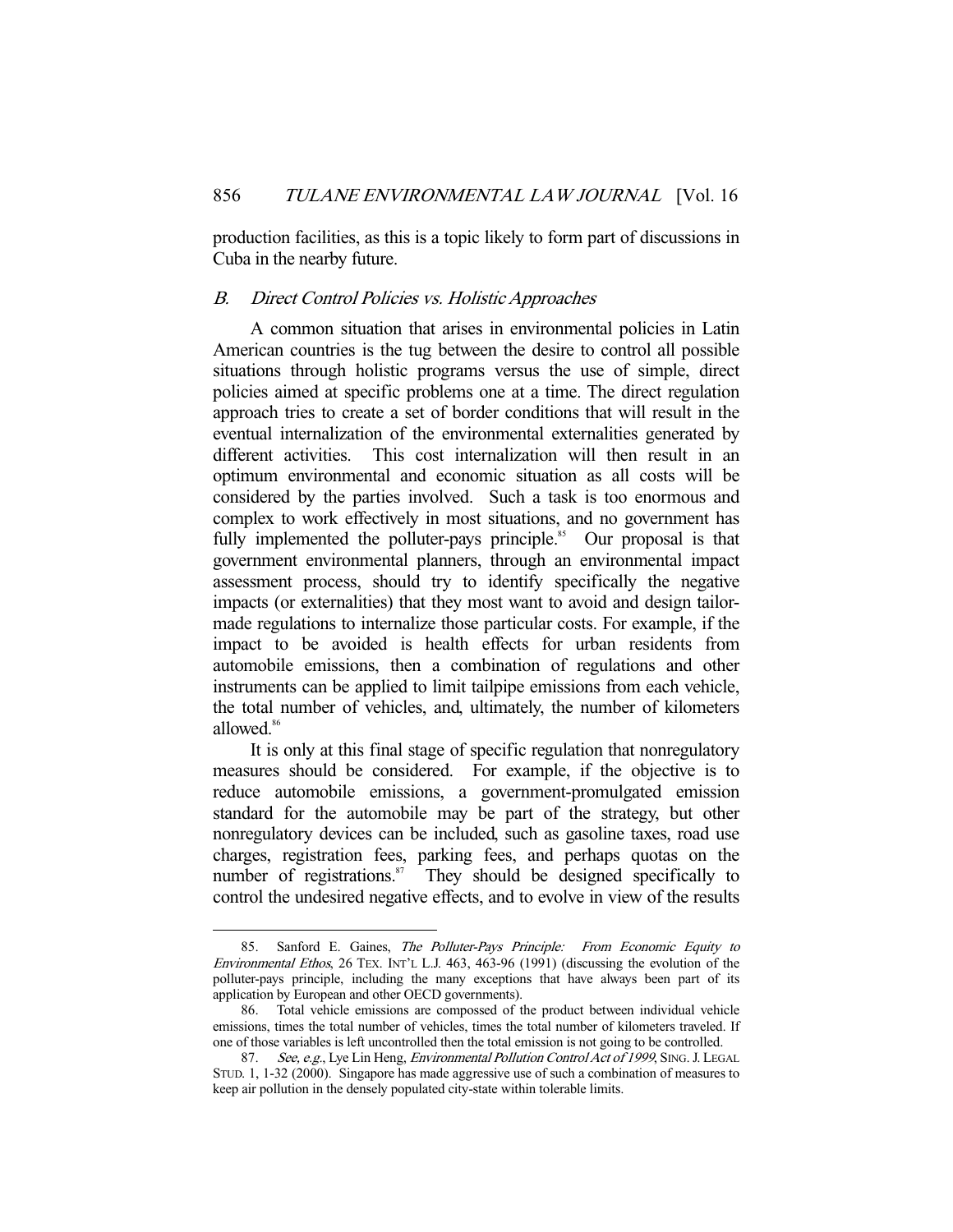(prices can change and therefore adapt more easily to unexpected results than other kind of regulations). In our experience, more thoroughly regulatory and planning approaches based on urban design and localization of activities in special areas, with the expectation of minimizing travel requirements will not give such certain results because they depend on the decisions of many people in the future and thus contain too many variables to be able to control the outcome.

# C. Opportunities

-

 What we observed in Havana during our August 2002 visit was an environmental situation in terms of air pollution, solid waste, and water pollution that resembled what we saw in countries like Chile during the late 1970s.<sup>88</sup> Due to its economic isolation, however, Cuba is far behind in its manufacturing, transport, and other technologies. The combination of old technology and environmental awareness could be very powerful if correctly harnessed. The possibility, if resources become available, of making significant gains in pollution control by completely replacing out-moded equipment, planning appropriate public transportation systems, and exploiting other opportunities for modernization, is highly seductive.

 Cuba has the professionals to identify and capture such opportunities, and its people are highly educated and therefore susceptible to understanding the benefits of greener development. For this purpose, and based on the issues presented in the previous pages, it will be relevant for the Cuban people to start taking actions now. These actions should take into consideration the new opportunities that loom ahead, as well as the chances to improve the existing factories and facilities. No doubt, privatization or joint ventures between the state and the private sector are going to be relevant. Environmental restoration and improvements will have to be considered during this process. Sunk environmental costs derived from inefficient public companies could (and if the past history of developed countries tell us something, this is going to be the case) be potentially large.

 Taking all the above into consideration, we think that Cuba has enormous potential for improving its environmental quality as well as for preparing itself for the rising influx of private investment. Cuba has already begun to develop, implement, and refine a comprehensive set of environmental laws and standards, a vital foundation for environmental

<sup>88.</sup> See Matias F. Trevieso-Diaz, Key Environmental Legislation for Cuba's Transition Period, 21 U. PA. J. INT'L ECON. L. 331, 332-38 (2000).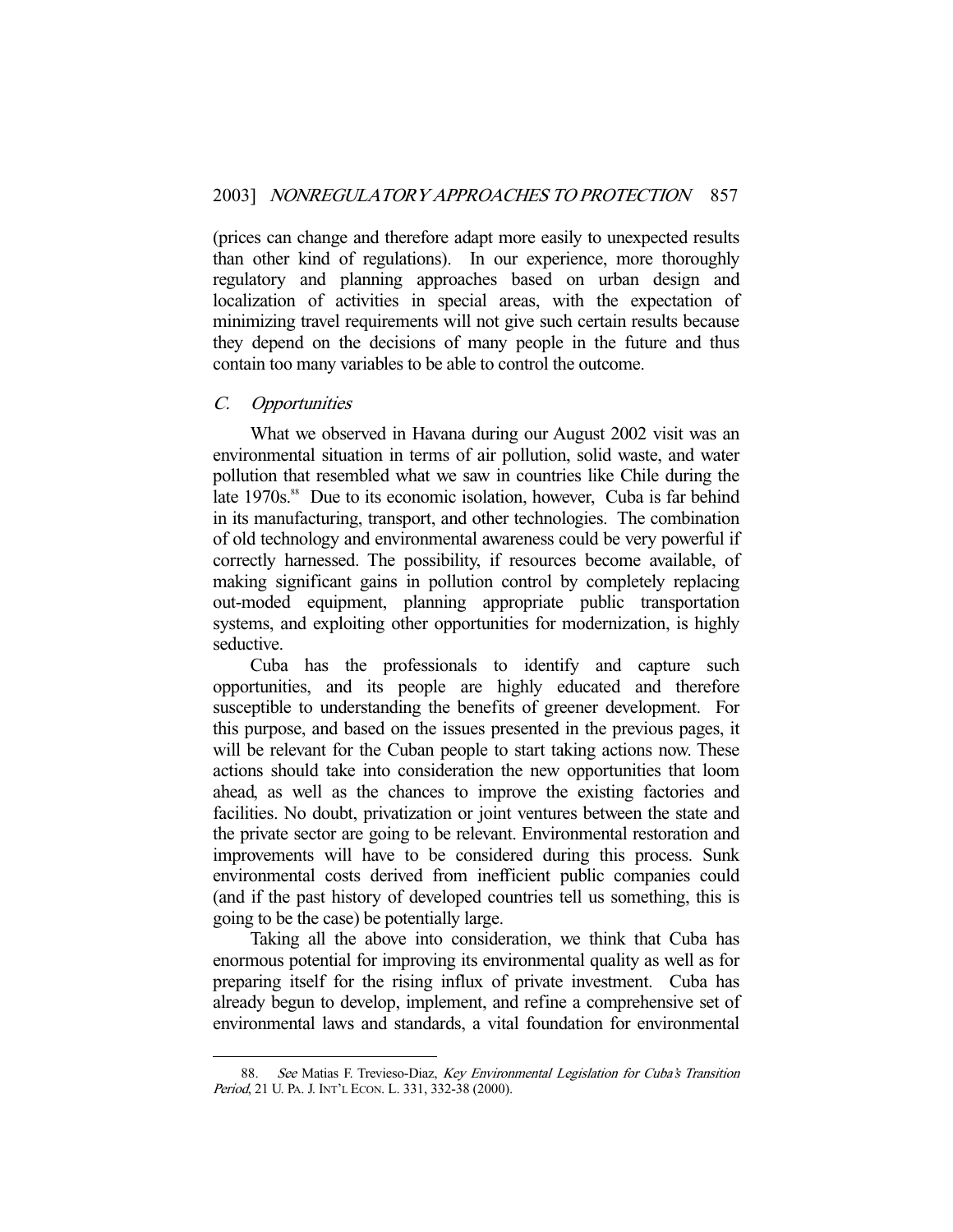protection. As it emerges from its condition of dependence on foreign support to a condition of economic independence, the environmental policymakers will need to pay increasing attention to the economic evaluation of environmental policies and economic analysis of its experience with implementation of both regulatory and nonregulatory strategies.

 Nonregulatory approaches of the kind that we have suggested earlier in this Article also place a premium on the proper design and reform of institutions, by which we mean legal rules, market or financial systems, business practices, accounting systems, and so forth. Economically oriented environmental management cannot function if appropriate public and private institutions do not exist. Moreover, nonregulatory approaches still require public management and oversight, such as collection and publication of pollution data, tracking of source emissions, and economic analysis and environmental monitoring to determine effectiveness and possible recalibration of environmental targets, pollution taxes, or the like. Enough resources have to be assigned for the implementation and control of environmental policies. It is better to try to deal well with a limited number of initiatives than to do badly with a higher number.

 In this process, Cuban officials not fully familiar with market systems face the hazard that they may underestimate the role of prices. Prices are by far the biggest driver of environmental impacts or improvements. If relative prices are incorrect, the economic forces will drive the system towards a minimum cost equilibrium that does not take into consideration environmental externalities. Thus, it is of the utmost importance to set the relative prices correctly and introduce taxes or other price-affecting measures to compensate for environmental impacts (as for example in the case of different fuels).<sup>89</sup> This is true for investments, services, and intermediate goods, as well as final products.

 <sup>89.</sup> During the late 1970s, more than 50% of the Chilean public transportation system was based on gasoline trucks and almost 100% of private vehicles were gasoline. Relative prices changed at the end of the 1970s making diesel vehicles much more price efficient. This resulted in the whole public transportation fleet being transformed to diesel (and, even worse, buying highly pollutant second-hand diesel engines from Europe) in the course of one year. After that, air pollution problems due to particulate matter (PM10) started to increase in Santiago, Chile. Bus owners are politically powerful, so regulating them has been especially difficult. This situation got particularly bad during the late 1990s as the price of diesel got even cheaper relative to gasoline, causing private owners to start buying diesel engines.

After twenty years, the Chilean fleet has become more dieselized and authorities have been trying very hard to correct these price inefficiencies by confronting large social, economic, and political problems, as well as environmental problems.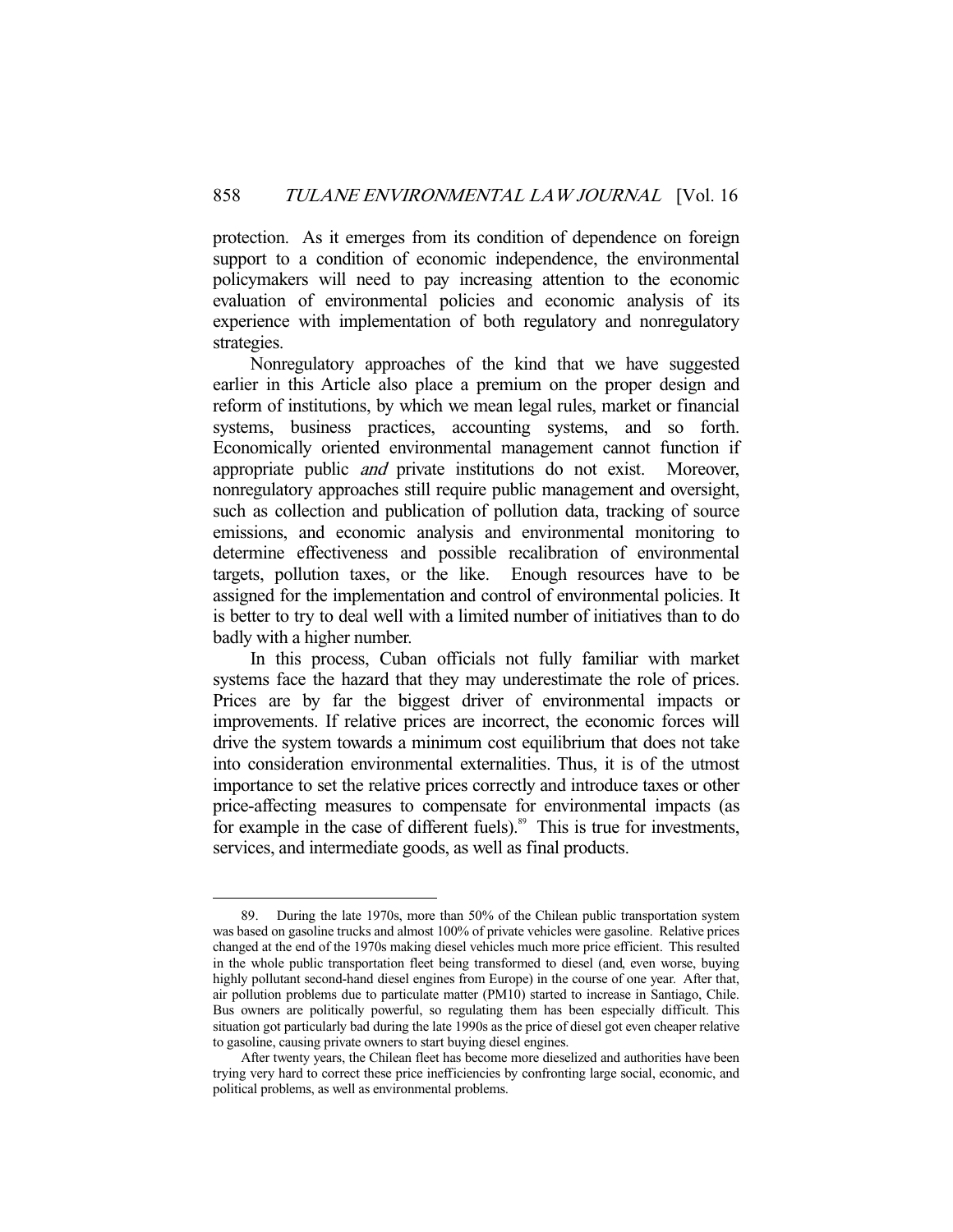For urban areas like Havana, the government planners and environmental officials should devise a specific framework of goals for the urban development or redevelopment process. Whether in the developing world or in developed countries like the United States, there are numerous negative examples of cities that developed without taking the environmental costs and consequences of development into consideration in terms of vehicle emissions, congestion, natural landscapes, river or lakefronts, and so forth. These cities not only suffer from an undesirable quality of life, their physical structure makes them unfit for efficient public transportation systems, coexistence of different types of activities, and have poor environmental amenities such as parks, bicycle routes, recreational spaces, and others.

 As privatization and private investment intensify, Cuba should not lose the opportunity to debate and define the legal and social limits of private property. Many environmental problems arise from the fact that the boundaries between public and private property are not correctly defined. Cuba has a great opportunity here because the public's interest in private property can be defined in advance without the need for compensation or expropriation. By the same token, though, as markets are starting to develop, Cuba has a great opportunity to try to create better markets and market-based public policy mechanisms than those that evolved without the consideration of environmental externalities. Economic incentives can be used to promote superior environmental performance, especially superior performance that addresses local issues. For example, energy conservation and efficient energy use are of vital importance to Cuba; economic incentives to foreign investors can be used to reward ecologically sound, low-energy buildings using already available technologies and designs.

# IV. A CONCLUDING THOUGHT: THE IMPORTANCE OF INSTITUTIONS

 This Article has tried to pinpoint some positive and negative experiences gained through the use of different kinds of command-andcontrol instruments for the improvement of environmental quality in the United States and Chile and recent reforms in each country to expand the use of nonregulatory economic instruments. These observations are, in

A similar situation happened with firewood as houses changed their kerosene or LPG based heating systems for firewood stoves. Due to the heavy pollution impact of these devices, technological restrictions had to be implemented.

The lesson we learned painfully in Chile was "Get your relative prices right the first time and you will save money and efforts." Personal observation of Ricardo Katz.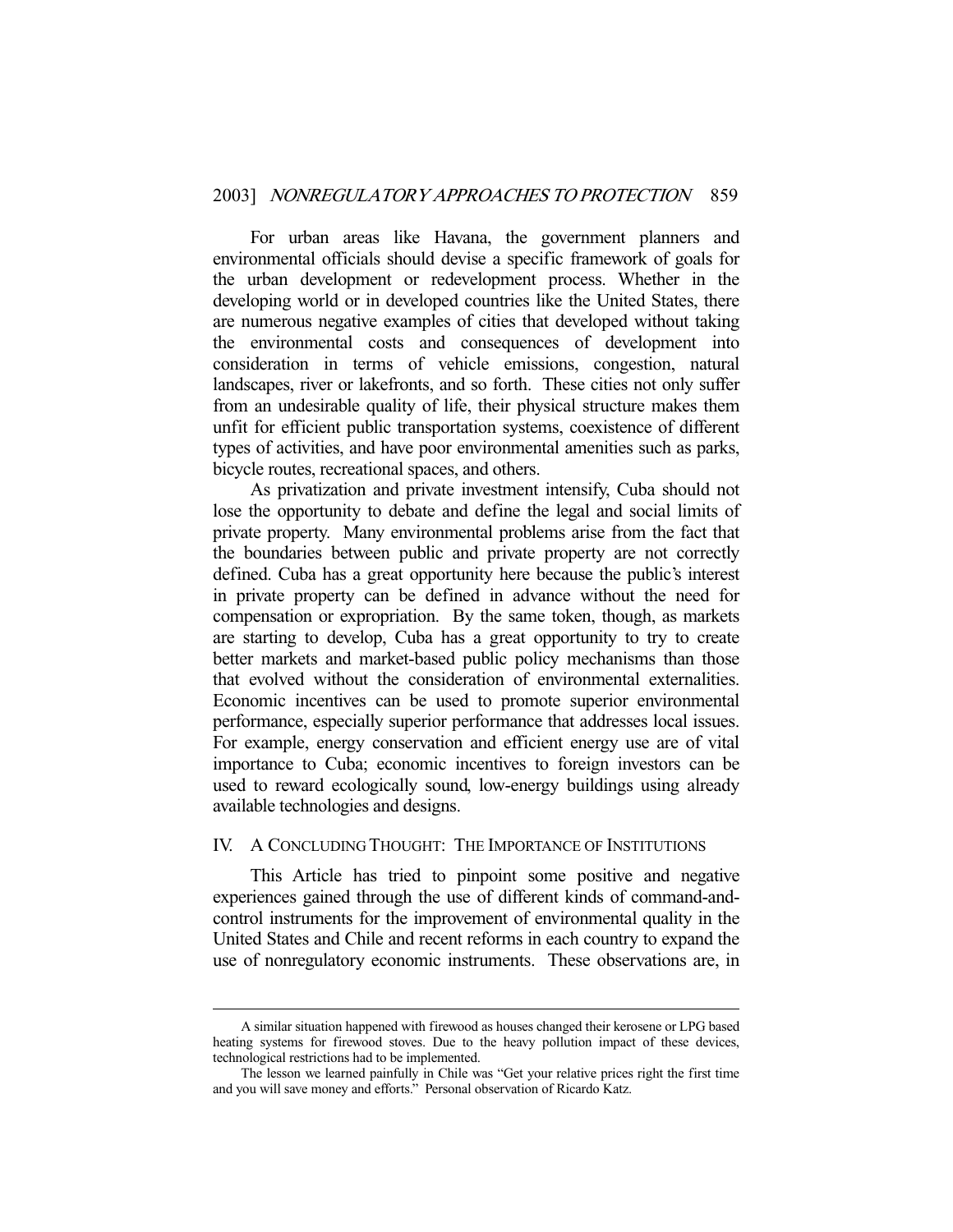our view, pertinent to the continuing process of environmental law reform in Cuba.

 A paramount consideration is the design of public and private institutions to carry out the missions. Environmental management is a new situation and therefore most of our countries have created new institutions to deal with it. Key institutional developments include new laws, new legal rules of procedure, new conceptions of public and private interests, and new modes of business organization. Public agencies to guide and oversee these institutional reforms normally have taken the form of either an environmental ministry with executive powers or of a coordinating commission with "coordination powers," or some combination of the two. Cuba, too, has followed this approach so far. In our view, more dramatic steps should be taken to create a truly new, institutional framework able to deal with a completely new phenomenon. Environmental management has some very particular features that have to be taken into consideration when designing the institutional framework that is going to deal with it. Public environmental framework that is going to deal with it. management in most countries has been torn between the need to create an environmental management system capable of dealing with topics that transcend the different traditional government agencies and the efforts of the bureaucrats in those traditional agencies to maintain their long-time prerogatives. Even though new institutions have been created to deal with environmental problems, most of the legal authority remains in the hands of the traditional government agencies. Health-related issues are still in the hand of the ministries of health, natural resources issues in the hands of the ministries of agriculture, and so on. Worse yet, pollution control of specific industry sectors is normally regulated by the ministries that oversee those sectors from a production point of view and the enterprises themselves are not given appropriate incentives to modify their own behaviors. Emissions from vehicles are determined by the ministry of transportation, emissions from oil refineries by the ministry of energy, and so on, creating a situation where the production goals of a sector are in open contradiction with the environmental goals it is supposed to pursue. A complete revamping of the system is needed. Pollution control policies have to be taken away from agencies or enterprise decision makers that are concerned with production. Natural resource conservation and preservation has to be taken away from institutions concerned with maximizing yields in forestry or fisheries. Constantly our governments have stopped short of reform due to pressures put forward by traditional bureaucracies jealous to keep their status and enterprises reluctant to change their ways of doing business.